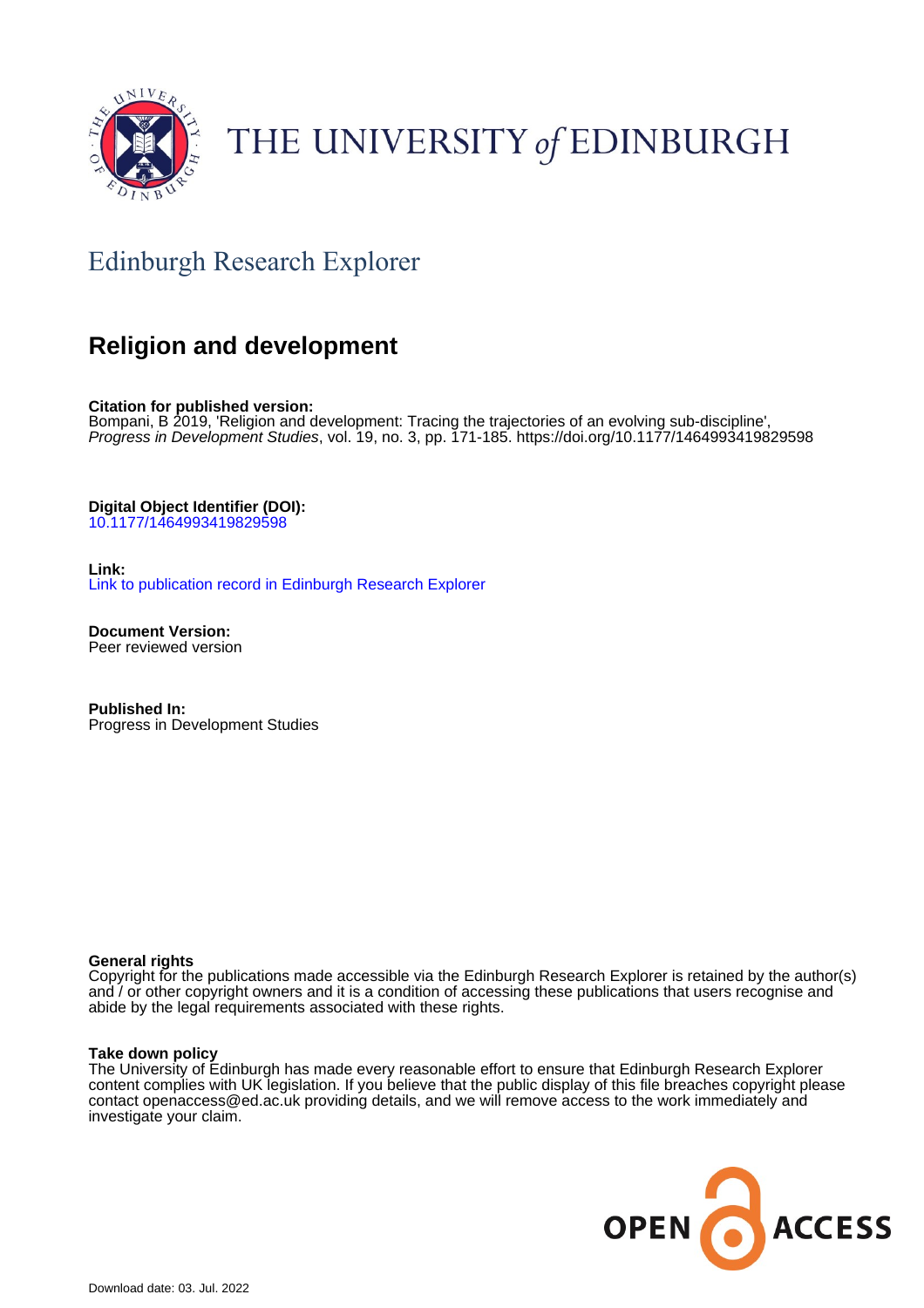### **Religion and Development: Tracing the Trajectories of an Evolving Subdiscipline**

#### **Author**:

Dr Barbara Bompani, Reader in Africa and International Development. Centre of African Studies, School of Social and Political Sciences, The University of Edinburgh, 15/a George Square, EH8 9 LD, Edinburgh. Email: B.Bompani@ed.ac.uk

**Key words**: Religion, Development, Trajectories, Development Studies, Post-secular, Change.

#### **Abstract**:

Religion and development (RaD) has emerged as a new academic sub-discipline since the turn of the  $21<sup>st</sup>$  century, following decades of secular assumptions and attitudes dominating development studies, and international development more broadly. In 2018 there is little doubt that religion has been incorporated into development studies and it is therefore timely to reappraise religion and development. Recent scholarship suggests that RaD increasingly informs, engage withs and influences development studies and development practice; providing rich empirical material, broader disciplinary engagement, and deeper analytical insight. Drawing on a survey of almost – mainly English language - 700 publications this article traces the emergence and establishment of RaD. The article traces the emergence of the field (2000-2010) and then its subsequent more critical engagement with development studies (between 2011 and 2018). The article concludes by identifying five emerging contemporary research themes within RaD and future research opportunities.

#### **1. Introduction**

There is a value in reflecting on the ontology of an academic discipline (or as in this case, subdiscipline) and its own old and new directions. This exercise allows us to grapple internal and external ideologies that may still influence academic and practical choices and trace issues of power and power relations that may exist within the disciplinary framework. It also allows us to unpack demands from the bottom and questions from the applied world that may have shape those changes as well as to understand how theoretical thinking evolved navigating assumptions and values brought in by contextual conceptualizations. In light of this exercise, this article provides a space to reflect on the sub-discipline of religion and development (RaD) as a whole and the way in the past 20 years it evolved and reconciled with the overall secular discipline of development studies.

Since religion properly entered the realm of development studies at turn with the  $21<sup>st</sup>$  century, it challenged many assumptions and began to shape theories and practice of international development in new ways. When we consider the emergence of the sub-field of religion and development, it becomes apparent that 9/11 marked a sort of watershed to non-academic circles highlighting in the most graphic way possible how religion could no longer being excluded from political and social analyses that sought to address emerging global challenges. In the years that followed academics working on religion from many perspectives were spurred by both policy demand and intellectual supply. Academics experienced calls to produce more analyses that re-centred religion as a driver of public action and positive, or some cases negative, change. New centres for the study of religion and development emerged as for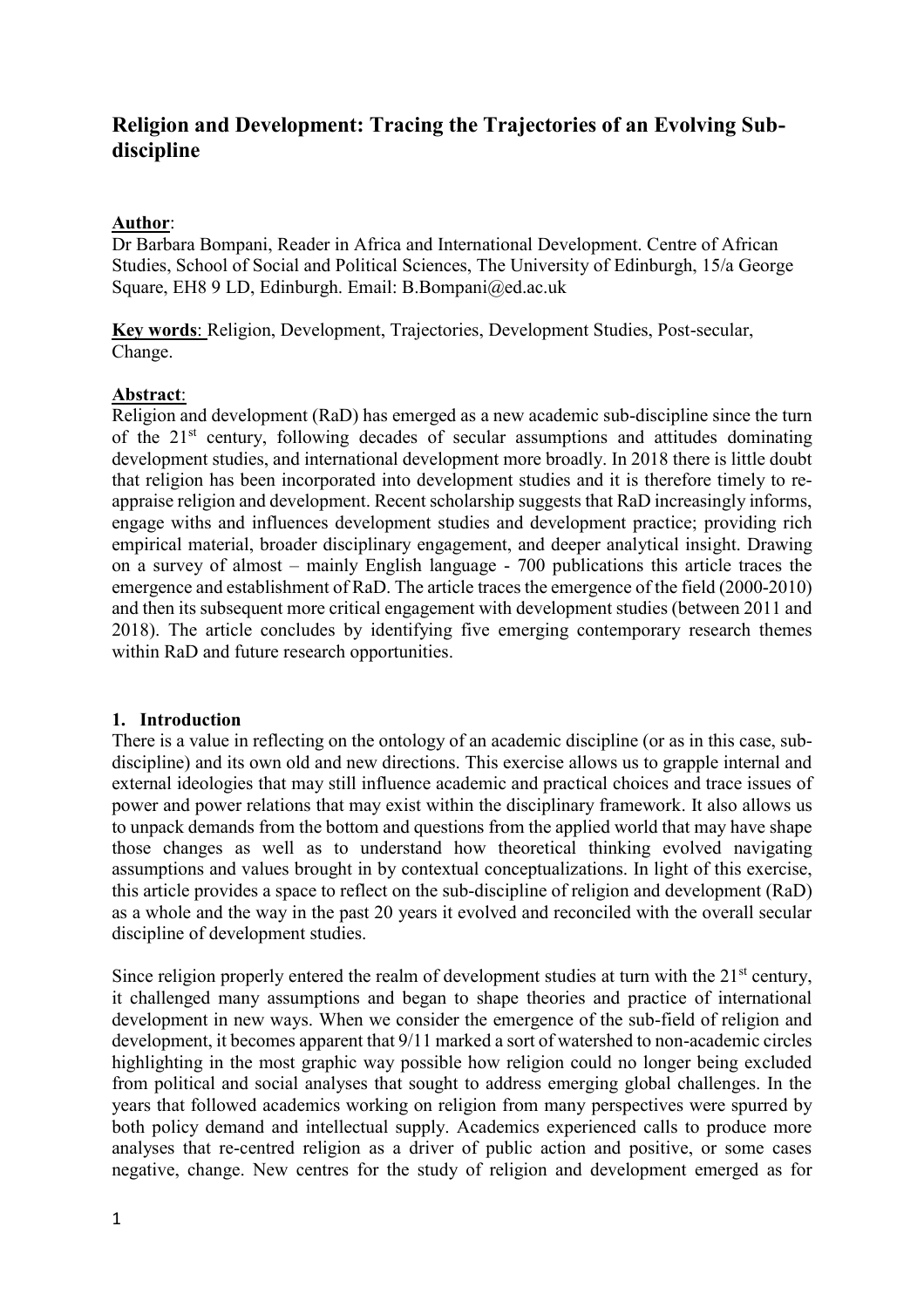example the Birmingham based RaD Consortium funded by the UK's Department for International Development (2005-2010) and the Berkley's 'Center for Religion, Peace, and World Affairs' at Georgetown University, created within the Office of the US President in 2006. The Centre, led by Katherine Marshall, is dedicated to the interdisciplinary study of religion, development, politics and ethics. The numbers of academic and non-academic publications started to grow in those years and they continue to do so, while publishers even started to offer special series on religion and development (see for example the Routledge series 'Research in Religion in Development'). The 'turn to religion', has it has been defined, brought in the idea that lived religious experiences and organisations far from being a problem have instead the potential to keep opening up further questions that may have the power to push and challenge other core assumptions within development studies and other disciplines, and help engage with the people and institutions who practice international development in productive new ways.

In the recent era of post-secular enquiry, this article represents the most exhaustive attempt to map and analyze RaD publications produced in English (and some in French and German) in the form of books, book chapters, peer-reviewed articles and other material (including PhD theses, official reports, working papers) in order to identify changes, trends and new directions. The analysis was conducted using a bibliography of 675 sources categorized into two timeframes of 2006-2010 and 2011-2017. Each source was coded for their author(s)'s location, year and type of publication and summarized with the support of an assistant researcher and librarians at the University of Edinburgh. These publications were identified through the use of several engines as DiscoverEd, British Library for Development Studies, Google scholar, European Library and WorldCat. The location of each publication was categorized into continental 'regions'. This comparative approach meant it was possible to identify a diversification in their regional origins over the last decade. In post-2011 it emerged European countries published proportionally more works on the topic while North America was the dominant location of publication in the earlier period. This increase can mainly be attributed to Germany and the Nordic countries, where governments had started to increasingly invest more in faith-inspired development organisations, producing significantly more literature and interest in the topic as a consequence. Germany's contributions have more than tripled while the Nordic contribution has increased almost ten-fold. Oceania also witnesses a marked rise in the proportion of publications. This is largely accounted for by Australia's input which has risen from 5 publications in 2006-2010 to 38 works between 2011 and 2017. In this second phase is also possible to observe a more general diversification in terms of regional production with some African countries catching up in terms of published outcomes. In terms of the type of publications, it is possible to discern a shift towards academic articles as the main form of publication, away from books and reports in the earlier period.

From an analysis of the literature in the past 20-years, it is clear that 2005-2006 are the years in which, given the rise in the number of publications and the debates sparked, we can really discern the establishment of the sub-discipline. Within that decade long period, the article identifies 2011 as a sort of inflection point that determines a few important shifts and changes within RaD. In fact, drawing upon an analysis of the RaD literature it seems that half a decade of initial publications, 2005/2006 to 2011, signaled an assertion of a proper space within development studies and the building of a base that allowed RaD to move in new directions with an attention to function over definition and justification, as the article will explain later. Within this later period of diversification, it is possible to identify a few very new and recent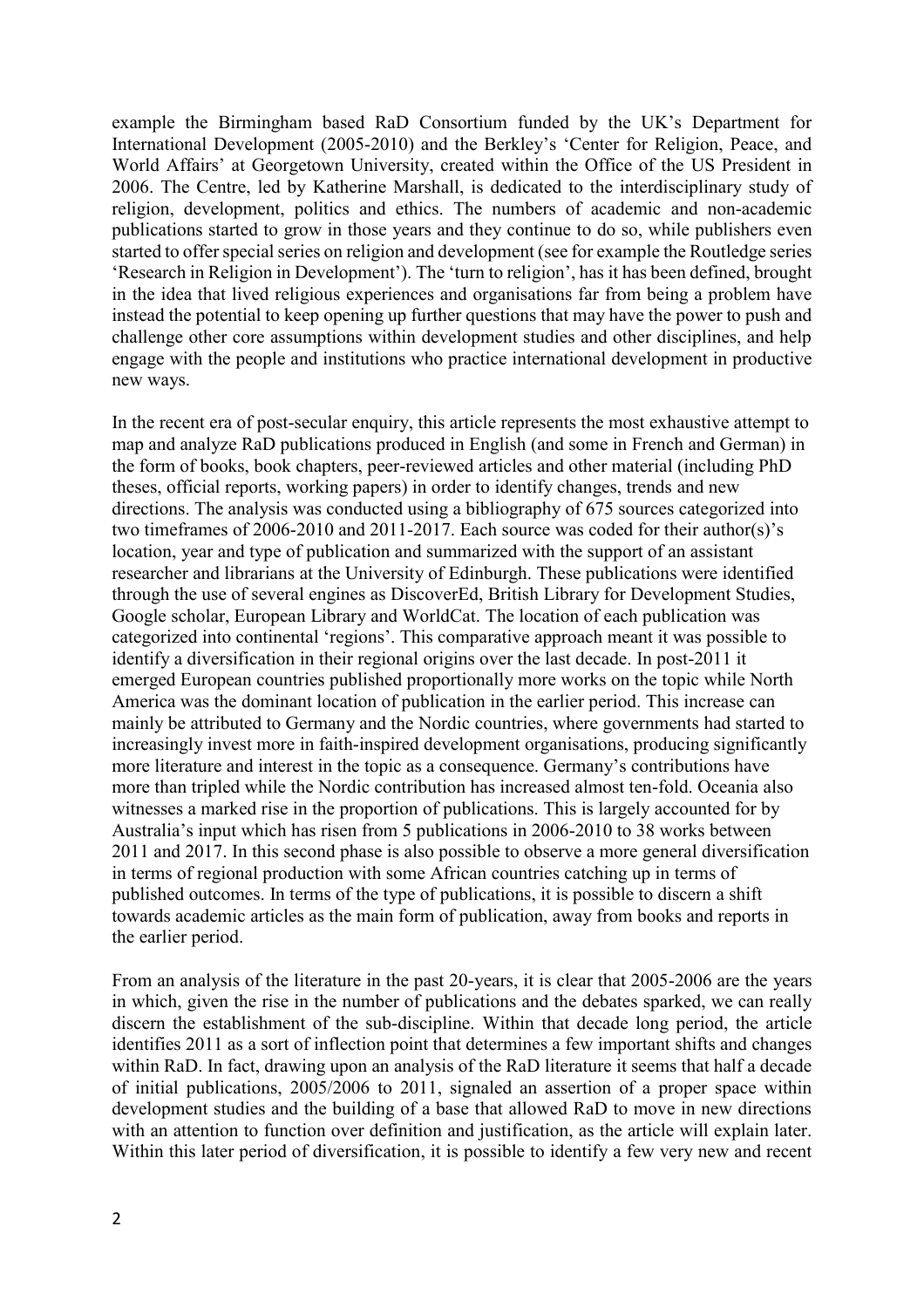trends and trajectories occurring within the discipline and highlight a few emerging intellectual debates that will be illustrated in the last section of the article.

#### **2. The Evolution of RaD scholarship**

Between 2005 and 2010 the RaD literature was strongly dominated by critiques of secularisation theories and its latent underpinning of development thinking (ter Haar and Ellis, 2006; Casanova, 2006; Tomalin, 2007; James, 2009; Deneulin and Bano, 2009; Mesbahuddin, 2010; Chan, 2010; Bompani and Frahm-Arp, 2010; Terr Harr, 2011; Bradley, 2011). For example, Rakodi and Deneulin in their (2010 online publication; paper in 2011) *World Development* article*,* following a critique of the way religion was at first quite timidly discussed and then completely abandoned within the development framework 30 years ago, called for a revisiting of the assumptions of secularization and secularism that supposedly defined the relationships between religion, society, and politics. They also called for development studies to recognize religion as a dynamic and heterogeneous force within broader processes of development.

In those early years these kind of critiques were necessary in order to carve a space within the development studies literature that had excluded religion *a priori* in light of a unifying understanding of how development should proceed and be implemented following a European and North American secular model (Rakodi and Deneulin, 2011) and in the historical context of centuries of suspicion from the development and policy sectors towards the (so called irrational) role that religion could play in the public. There was a compelling need to say, to those ones who had denied it, that religion mattered.

In these early analyses, it was repeatedly argued that the lingering secular, western, neoliberal biases in development thinking fostered an approach which neglected religion and tried to apply ill-fitting, ethnocentric concepts globally (Tyndale, 2006; Rakodi, 2007; Zaman, 2008; Clarke and Jennings, 2008; Maharaj, 2008; Amenga-Etego, 2008; Moret, 2008; De Cordier, 2009; Al-Jabri, 2009; Casanova, 2009; Bompani and Frahm-Arp, 2010; Rees, 2011; Tadros, 2011; Amenga-Etego, 2011). Therefore, through this five-year period we see many demands for a new academic methodology and approach to development which would take religion seriously. The framing of these early analyses, though, highlight how religion in those first years was regularly treated instrumentally as a resource to be harnessed in the pursuit of development goals. It is worth noticing that the pre-2011 literature clearly featured an institutional and sometimes pragmatic focus, including interest in the workings of increased donor partnerships with Faith-Based Organisations (FBOs). This earlier period often saw efforts to sort organisations and types of religious denominations into categories (see Clarke and Jennings, 2008 and Clarke 2006). And again, this was mostly dictated by the need to produce a clear set of tools, categories and a comprehensible language for the mostly faithilliterate and sometimes faith-scared academics, development practitioners and donors. Also influential in earlier years was a focus on institutional partnerships with religious groups (Olson, 2008) and with states/governments (Nolte, 2009; Suberu, 2009; Goodhand, 2009; Haynes, 2010; Swart, 2010; Hibbard, 2010). This institutional focus was later - from 2011 onwards - replaced by emphasis on individual agency and lived faith experience (Parsitau, 2011; Ter Harr, 2011) and it is perhaps at this time that we can discern a shift from quantity of interaction to quality of experience.

Between 2006 and 2008 we witness publications which addressed the question of whether religion was a help or hindrance to development efforts (Marshall and Taylor, 2006; Hopkins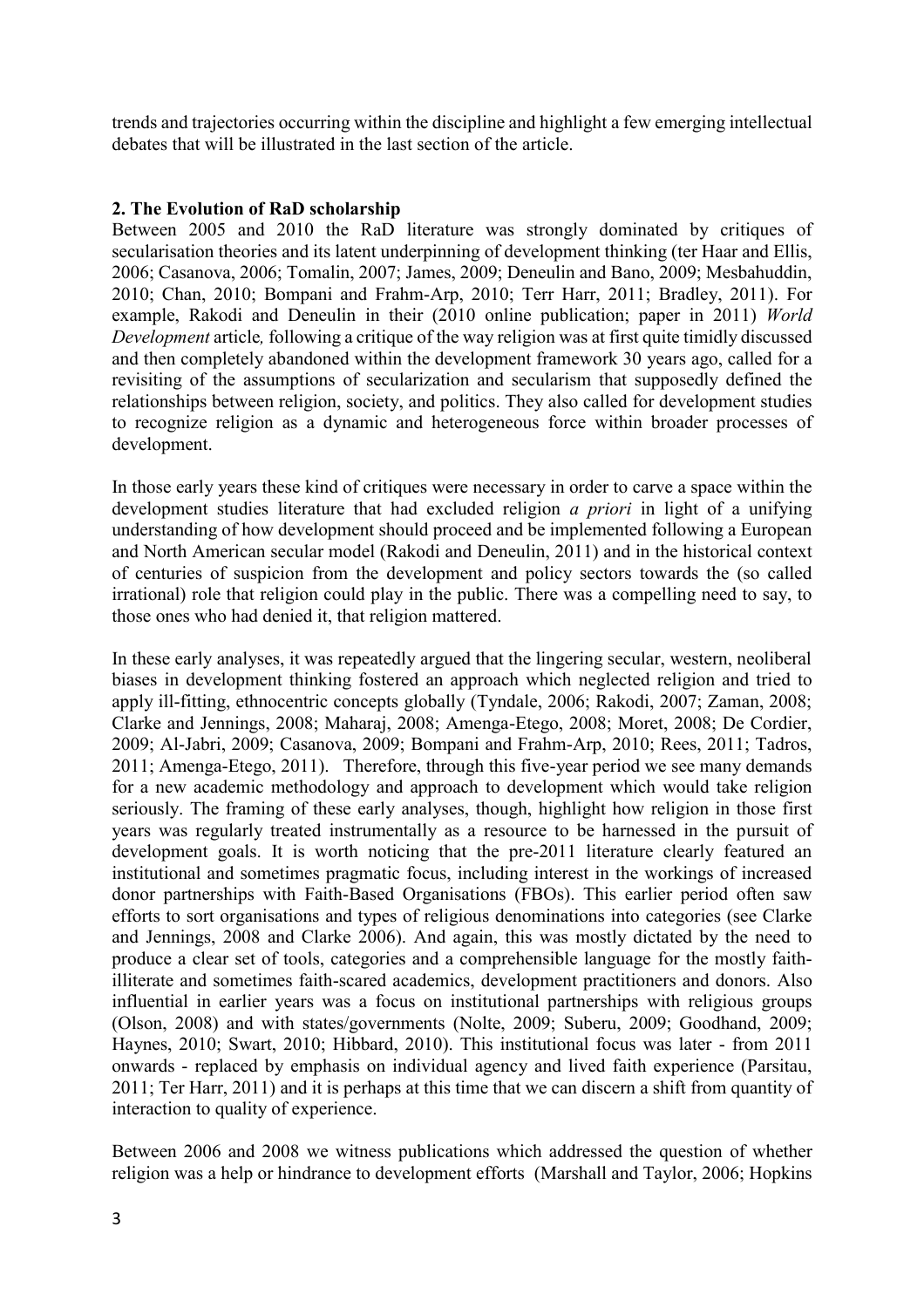and Patel, 2006; Para-Mallam, 2006; Haar and Ellis 2006; Gardner, 2006; Haynes, 2007; McCleary, 2008; Woodberry, 2008; Lunn, 2009; De Kadt, 2009; Sterkens, 2009; and a bit later Balogun, 2010; Facchini, 2010); with many analyses arguing that religion presented resources to be harnessed for the good of development goals including the mobilisation of large social groups (Marshall and Taylor, 2006; Hopkins and Patel, 2006; Gardner, 2006; Hoodfar, 2007; Amenga-Etego, 2008; Terr Harr, 2011; Amenga-Etego, 2011). These debates do not seem so prevalent in more recent publications given that those earlier discussions have mainly been resolved with the quite unsurprising answer: 'it depends'. Most importantly, the last five years of literature has tended to depart from these earlier examinations of how religion helps or hinders development, towards looking at how these factors, among others, mutually influence one another in different contexts.

Post those earlier years in which RaD had to gain and defend the legitimacy of religion within international development and development studies, 2009-2011 saw a move towards understanding the ways in which religion was intimately woven into people's identities and everyday lives, both individually and collectively. Just as one's religious identity affects attitudes and actions towards states, institutions and development efforts, so too do these forces shape religious experience and identity (Donnelly, 2013; Gordon, 2013; Zaag, 2013). Scholarship started to offer explanations that defined religion as "embodied" (Deneulin and Bano, 2009); "embedded" (Bompani and Frahm-Arp, 2010); and in terms of religious ideologies that worked as "prisms" (Terr Harr, 2010). In this way, authors looked to situate religion as a sphere which interacts with all areas of life including gender (for example, some of Tomalin and Bradley's work resonate with that), politics, and development. Many authors, between 2009-2016, argued that an empirical - particularly ethnographic - method was key to understanding the complex workings of religion in multiple, varied contexts (Hefferans, Adkins and Occhipinti, 2009; Bradley, 2009; Bompani and Frahm-Arp, 2010; Bradley, 2011; Tugal, 2012; Fountain, 2013; Walsh, 2015; Marshall, 2015; Narayanan, 2015).

This conversation that brought to perceive religion in a multifaceted way was part of a larger transition which took hold in 2011 in which RaD literature began to turn its attention to function over definition; individual agency and lived faith experience over classification and justifications of religion, and to individual agency and faith experience over institutional partnerships (Rees, 2011; Parsitau et al, 2011; Jones and Petersen, 2011; Balchin, 2011; Terr Harr, 2011). Deneulin and Rakodi's (2011) seminal article in this journal constructed a comprehensive argument for a replacing of the dominant positivist approach with an interpretivist one which gives credence to the diverse, meaning-making nature of religion. Also departing from positivism, Shoko (2011) argued for the benefits of a phenomenological approach in understanding the lived reality of religious experience. Van Dijk, for example, in his book published in 2014 offered an examination of the ways in which religion and biomedicine co-evolve in the context of AIDS treatment. This is an example of what Katherine Marshall proposes in her 2015 publication, *Religion, Politics, and Economic Development: Synergies and Disconnects*, that is the need to attend to events and situations which showcase the relationship between religion and development. Overall, this the period in which we find growing support for the contextualisation of RaD scholarship (Skjortnes, 2014).

The move to a 'more holistic form of development', ashas been so-defined by this kind of literature, has seen advocacy for locally-led development efforts which use concepts and means to the indigenous communities undergoing development. From 2010/11 onwards, a participatory model, attending to indigenous voices and ideas is a prominent and expanding theme (though there are some notable references in earlier years, e.g. Bradley, 2006; Tomalin,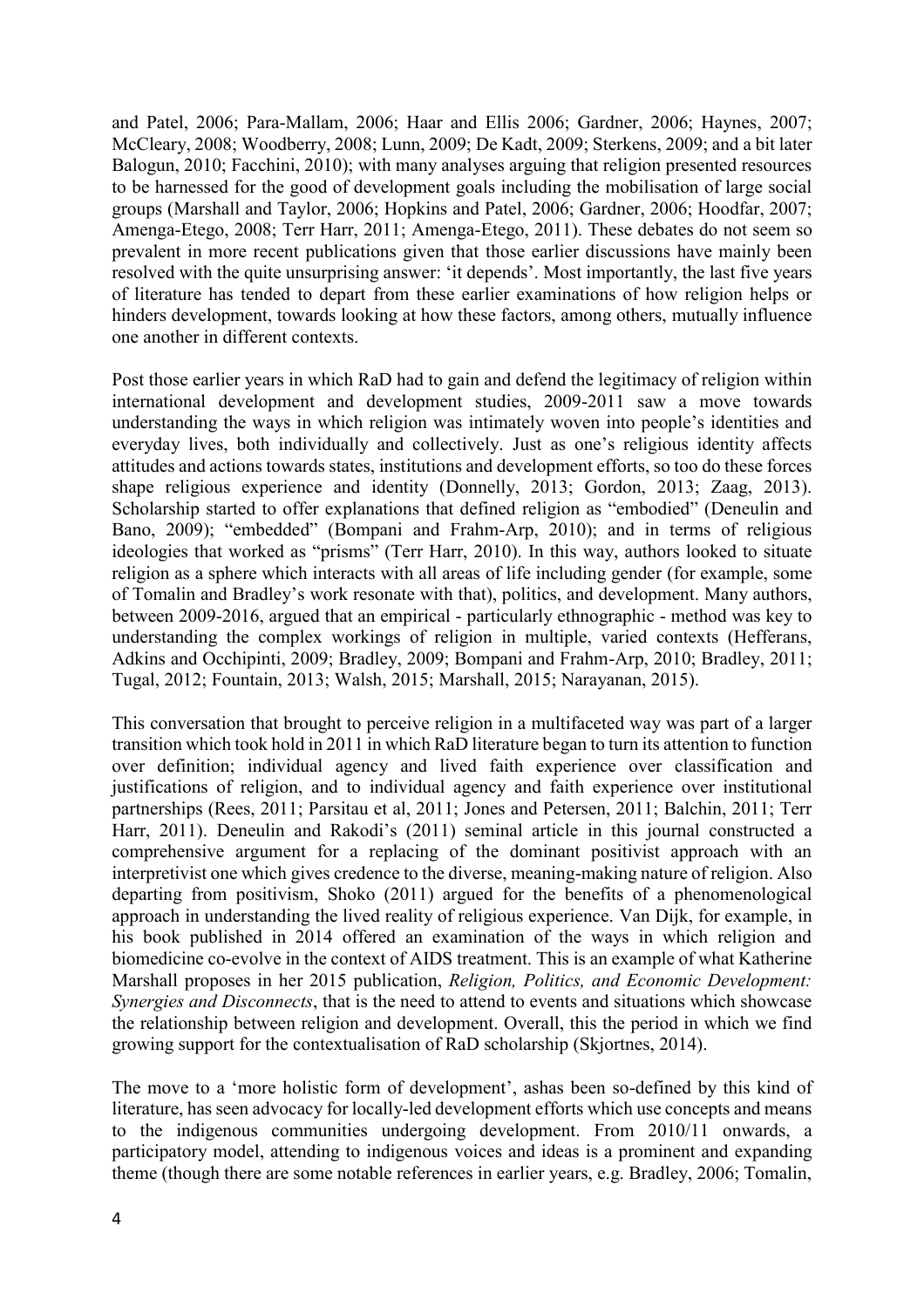2007; Casanova, 2009). Advocacy for the use of interpretive indigenous tools to the situation or religion - such as the incorporation of theology in policy making - accompany a call for locally led development (Girma, 2012; Ager, Abebe and Ager, 2014; Cox and Villamajor, 2014; Wilhelm, 2014; Clarke, 2016; Clarke b, 2016). This level of collaboration was said to lend legitimacy to development efforts and improve their sustainability (Levy, 2013).

Answers to the earlier 2006-10 demands for a new methodology emerge in 2011-17 with suggestions such as phenomenological, interpretivist, and feminist approaches. It is at this time that the interface of RaD starts to be understood as complex and multidimensional: a nexus of interrelated factors including gender, politics, economics, urbanization and environment and we will go back to this point later. The multidimensional nature of this field has triggered calls for an interdisciplinary methodology.

At this time, inspiration from and comparisons with feminist methodologies also started to emerge. Those in particular call for taking serious account of the voices of recipients of aid. For example, Wendy Mee (2016) in her article 'The Social Lives of Gender and Religion' suggested that there are many conceptual problems common to the fields of Gender & Development and Religion & Development namely, categorisation, representation and identification. She suggested that the common solution for both fields lies in seeing these spheres as permeable. Perhaps then, upcoming literature might see a further exploration of these common methodological challenges and solutions for issues connected to religion and gender within development.

Found repeatedly through the 2011-2017 literature are demands for contextual, empirical research which would guide more culturally appropriate, enduring development efforts. Critiques emerge in this period of the previous narrow focus on FBOs, among other topics, which were categorised and homogenized (Kanyandago, 2011; Bradley, 2011; Deneulin and Rakodi, 2011; Balchin, 2011; Ferris, 2011; Petersen, 2012; Tomalin, 2012; Fountain, 2013; Jennings, 2013; Johnston, 2013; Butt, 2014; Clarke and Tittensor, 2014; Karam, 2014; Mee, 2016). As a result, literature of the last five years has asked for greater appreciation of diversity of religious groups and organisations and a clear suggestion that academia must learn to work through the complexity of the field rather than neatly organise it into models and categories (Tadros, 2011; Bompani, 2014; Ager and Ager, 2015; Van Klinken, 2015). In accordance with this trend, the literature advocates empirical research that generates contextualization and nuance; country-specific development targets (Al-Nasser, 2015); locally led development efforts (Clarke, 2016); and a greater emphasis on dialogue and interdisciplinary methods. To correct the pre-2011 narrower focus, publications over the past years have asked that development scholars appreciate the vast diversity in religious organisations and faith communities.

Paul Gifford, in his 2015 publication, *Christianity, Development and Modernity in Africa,* further stretched the need to understand the specificity of the context and of the faith communities under investigation. In his book, Gifford made the point that in contemporary African contexts it is possible to make a distinction between *enchanted Christianity*, the kind of Christianity that poses greater emphasis on the spiritual realm populated by spirits, ancestors and witches and *disenchanted forms of Christianity,* such as for example the Catholic Church, which is more accustomed to work with and operate as 'proper' 'secular' NGOs and is much more familiar with the International Development lingo and values. Gifford (2015)'s provides an example of a study that took seriously the call to better understand the complexity of religion itself, in this case African Christianity.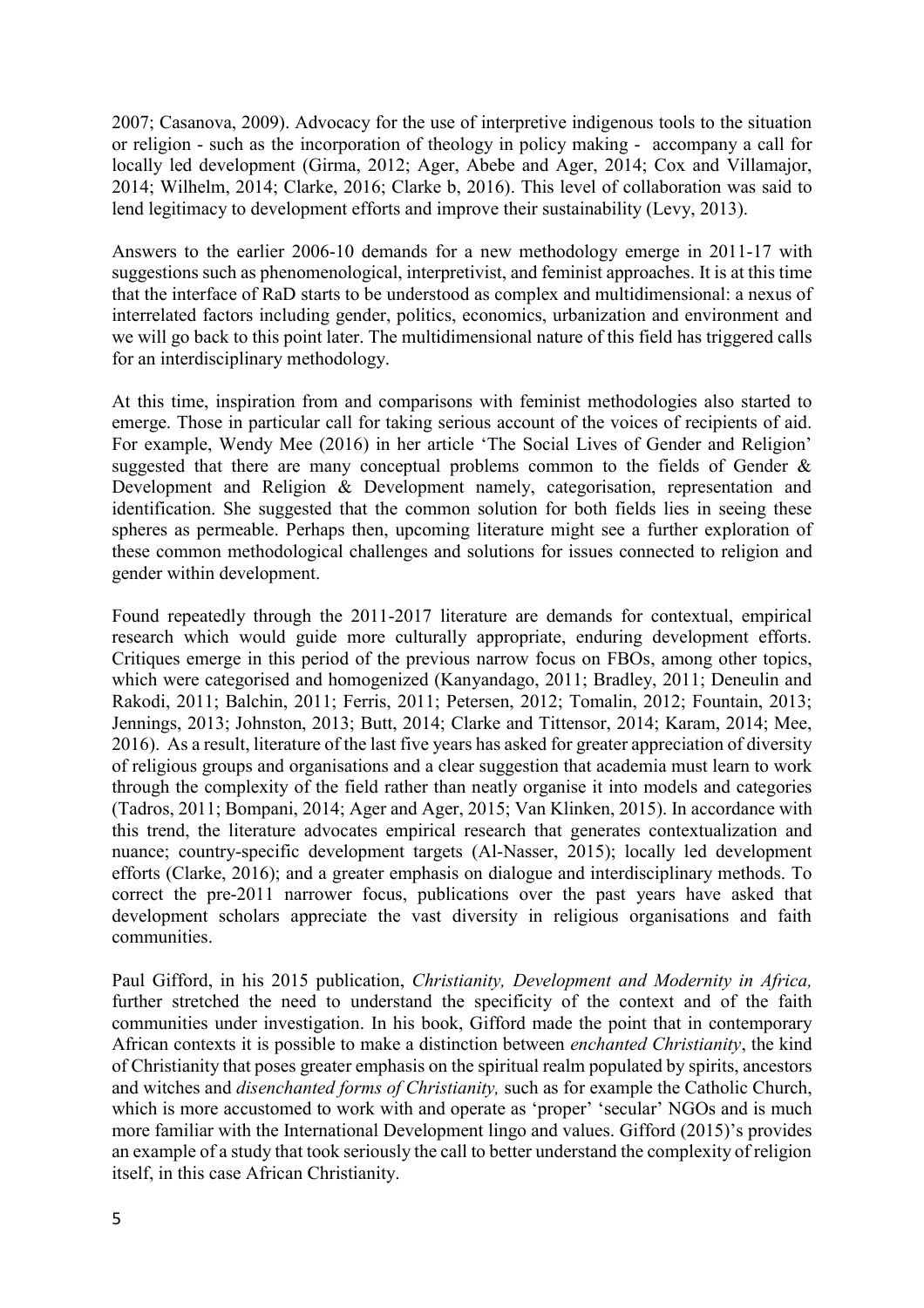In the post 2011 academic production, interreligious collaboration is another key trend that is said to be important to ensuring achievement of development goals (DfID, 2012; Al-Nasser, 2015) and the prerequisite peaceful co-existence (Agbiboa, 2013; Lokesh, 2014; Walsh, 2015; Auza, 2016). In particular, this theme of striving for peace and avoiding potential conflict in engaging with religion, sees rather greater attention in 2013-2016. Transnational inter-religious communication is raised as an inevitability in cases such as mass displacement caused by forced migration (Banchoff, 2008) as well as part of finding internal solutions to obstacles posed by some religious teaching (Tomalin, 2009). The theme of collaboration also emerges as part of the introduction of a feminist methodology: talking to the women who are recipients of aid and incorporating their voices in development policy and practice (e.g. Balchin, 2011; Bradley, 2011). Another dimension of this move towards collaboration sees states and institutions (Hearn, 2008; DfID, 2012; Clarke b, 2013) and secular humanitarian organisations (Freeman, 2012; Rennick, 2012; Ager et al) recognize the merit of partnering with faith groups for the achievement of development goals. This increase in collaboration and dialogue is part of the larger movement towards contextualising and rendering more complex development efforts, considering the intimate entanglement of religion in people's lives, and interest in locally led, grassroots development.

#### **3. Faith-based Organisations**

Publications on Faith-based Organizations (FBOs), given their size, scope and influence, deserve separate consideration. This exercise is important because FBOs represent one of the tangible areas of overlap between the intellectual concerns of RaD and international development as a field of practice. The study of FBOs provide a space in which multiple dialogues between the field of RaD and the practice of development can take place. The growth of FBOs numbers over the last two decades – as a sub-set of the global growth of nongovernmental organisations – has piqued the interest of donors and the possibility of partnerships with international organisations. The literature on FBO is rapidly growing, substantial and somewhat disparate in response.

Many scholars have contributed to the conversation on the unique advantages FBOs hold over their secular counterparts (Benthall, 2006; Tyndale, 2006; Petersen, 2012). It was often suggested that the faith-based nature of these groups allows their work to be more contextually literate and appropriate, operating at grassroots, and effectively embedding in community life (James, 2009; Rennick, 2013). As a result, their development efforts can be seen as more enduring (Freeman, 2012). Furthermore, some stated that FBOs have some advantages in accruing funding as both international organisations and local communities recognise them as particularly effective development actors (e.g. Harper, 2008). FBOs have been said to encourage more holistic development, understanding the significance of spiritual growth and personal dignity (Karam, 2014; Auza, 2015). Moreover, an affinity with religious communities means FBOs can often have access to wide networks of morally motivated people and rich resources which elude secular groups (Herreran, 2007; Clarke and Jennings, 2008; Reinika and Svensson, 2010). While some authors looked also to show how engagement with FBOs may cause civil conflict, tension with the state, or be in-conducive to development principles (McGinnis, 2006; Clarke and Jennings, 2008; Seguino, 2011), we can convincingly say that the main the overall focus of literature has been on their potential as a force for good in development. And from the analysis of thematic regional trends, it seems that this particular kind of research was produced in the USA. Perhaps this was dictated by the need to reflect and provide a solid support to the huge number of Faith-based Organizations already operating in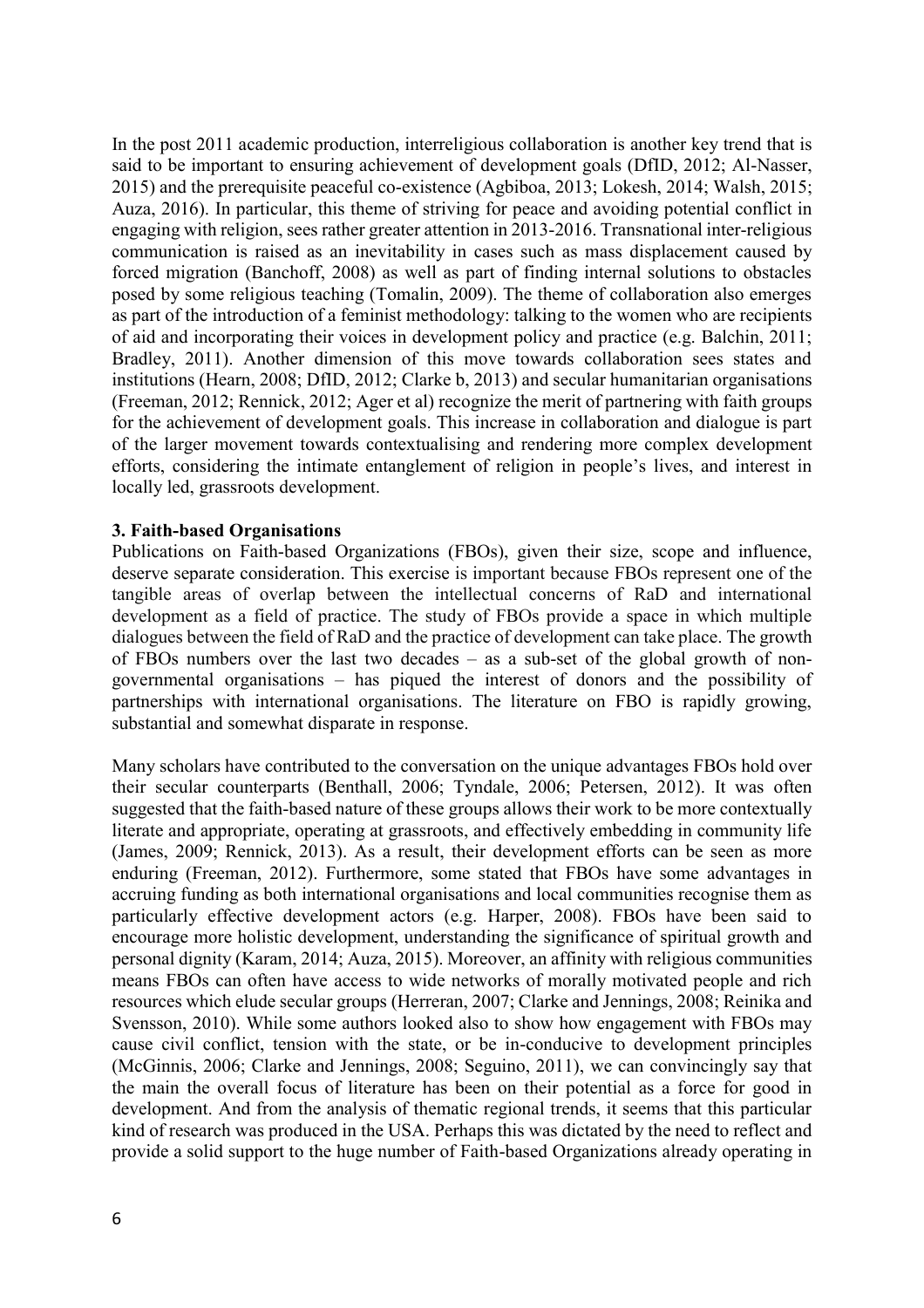the country and the Government' shift towards funding under George W. Bush 's presidency from 2001 to 2009.

Alongside this discussion, there are contrary suggestions, emerging in the past five years, that this religious/secular divide within FBO analyses is unhelpful or inaccurate (Seidel, 2012; Clarke and Ware, 2015). Fountain (2013), for example argued that the "myth" of religious NGOs is an arbitrary category which simply serves to 'Other' or reify a group of organisations unnecessarily. This, along with the wealth of literature on the diversity of FBOs, suggests that the existing approach to studying FBOs is in need to refinement.

One popular method in approaching the vast, diverse field of FBOs in development in the initial years – as we have seen for the analysis of the discipline- has been to cast them into types and categories (Benedetti, 2006; McGinnis, 2006; Clarke and Ware, 2015). By sorting the organisations into groups based on aspect of their nature it was suggested that partnerships with donors, secular NGOs, governments etc. can be made more effective. For example, James (2009) worked to identify 10 areas in which religion made a difference, before suggesting that some typology of FBOs ought to be constructed on this basis to improve partnering and adapt development processes. But contrarily and in opposition to this to earlier calls for typologies, emerging since around 2010 is an emphasis on the vast diversity of FBOs (Ferris, 2011; Petersen, 2012). Recognizing the variety and complexity of these organisations, many authors have consequently called for further, detailed, contextualised research (Kirmani and Zaidi, 2010; Tomalin, 2012; Jennings, 2013). Jones and Petersen (2011), Jennings (2013) and Karam (2014) are all critical of the narrow focus involved in past attempts to categorize FBOs which they argue simply instrumentalise and over generalise a diverse, complex arena of organisations. Thus, we see calls from Bradley (2011) for example, who demands that ethnographic research is key to understanding the role of FBOs in social transformation.

As part of the new movement towards contextualization and nuance that has emerged since 2011, many authors called for a greater appreciation of the diversity of FBOs through empirical research. However, there are some less well-established topics in this area. From 2009 there has been interest in the role of faith within FBOs, although this is yet to cohere into a focused argument or debate (Clarke and Jennings, 2008; Landmark, 2013; Lemvik, 2013) and the conversation appears disparate with several avenues of argument as opposed to a concentrated debate. For example, Cochrane and Nawab (2012) stated that the religious beliefs undergirding an FBO significantly influence its organisational model. Kirmani and Zaidi (2010) argued that faith identity in FBOs is most strongly tied to funding and the principles of their donors, while Levy and Laundriault-Dupont (2013) suggested that religious identity does not necessarily operate at institutional level but is more a matter of its personnel. Hershey (2016) points out that in some cases the faith identity of an FBO does not show through in the programs they implement. De Kadt (2009) warns of the conflict that may arise from an FBO whose religion is the only, inflexible dimension of their identity.

The funding of FBOs is also beginning to be picked up by scholarship in more recent years. While Zaag (2013) and Brie et al (2015) have examined the advantage religious organisations hold in securing funding somewhat disproportionate to their profit-making, Hershey (2016) demonstrates that both faith-based and secular NGOs alike are constrained in their practice by funding. Clarke (2010) for example looked at donor biases - often towards mainstream Christian churches - which are only exacerbated by the boom in FBOs.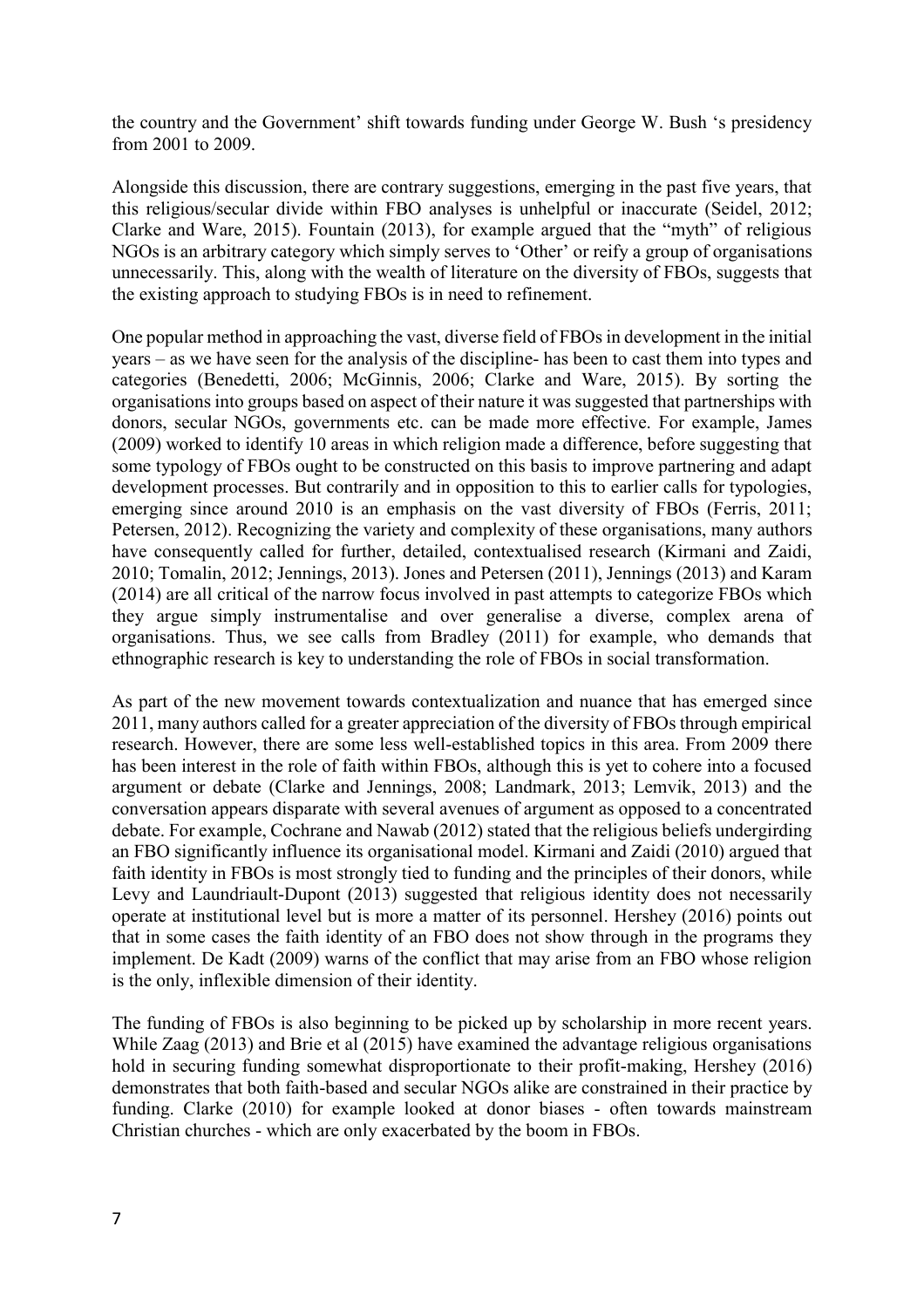#### **4. Looking forward: possible indications of what is next in Religion and Development**

Following the analysis of those past trends within RaD, this analysis now moves to identify new emerging thematic directions within the research agenda, that in many instances may differ from policy agendas. These trajectories extend some of the themes outlined above and beyond, with the potential to challenge the broader field of development studies and practice of international development in new ways. New areas of scholarship seem to follow those directions and they may be grouped around five emerging themes: Reflexivity, Sacred Spaces, Social Capital, Nexus and Power/Politics.

In recent publications there are calls for greater **reflexivity** in development: this is a relatively under-established, but significant theme. As well as calling into question key terms including 'religion' and 'development' themselves, (Jones and Petersen, 2011; Rew, 2011; Seidel, 2012; Barnett and Stein, 2012; Donnelly, 2013; Fountain, 2013; Carbonnier, 2013). We can see more pointed questions about the role and purpose of development (Jones and Petersen, 2011; Rew, 2011; Walsh, 2015). For example, what does development mean for different religious groups, and by extension how do religious groups engage with the ideology and practice of development? How can development engage not only with formal, organized religion but also with the power and realm of spirits and beliefs? There are many questions of this more existential nature that RaD has so far posed but as yet remain unengaged with. As part of this reflexive turn in development scholarship, we also see attention the dynamics of **power inherent to aid relationships** (Bradley, 2011). Rennick (2013), Johnston (2013) and Omer et al (2015) highlight the legacies of mission, secularisation, and especially colonialism as they argue for development agents to be conscious of the ethics of power in their work. Also relevant in this discussion is an argument raised by Connor (2011) who argues for the expansion of literature on RaD to include more "uncomfortable subject matter". He states that religious development actors ought to take a more explicit, activist stance or else they risk "legitimating cultures of exclusion" (p. 860). This suggestion has gone largely unanswered and may come to play a larger part as the discussion of development's role/position unfolds. This, in a certain way, links with new studies that show how certain religious interpretations limit and obstruct development projects (as for example around reproduction, LGBT rights and HIV/AIDS). Focusing on the 'uncomfortable matters' of religion from a theoretical perspective will better equipped practical development to deal with relevant issues that affect so many people.

One growing theme emerging in more recent years (2014-2017) is the significance of **sacred spaces**. Bradley's (2009) work on female victims of domestic violence receiving aid in the secure, familiar environment of a ritual space hinted towards religious space as a site for development work which was recently echoed by Clarke (b, 2016). Taking a kind of reverse approach, Van Dijk (2014) addressed the formation of religious spaces in response to situations of development need. Increased concern with urbanization processes has also brought issues of space to the forefront as religion has significant implications for spatial planning (Narayanan, 2015; Greed, 2016; Narayanan, 2016). With urbanization theory maintaining space as a point of interest, and clear indications of its importance to the experience of development, as well as presenting an interesting avenue methodologically, it may be anticipated that this theme will expand in upcoming literature. One instance of this Clarke's (2017) work *Religions and development in the Asia-Pacific: Sacred spaces as development spaces*. This is an emerging area of scholarship with real overlap between religious practice and international development practice and an area where RaD can further engage in the future. This is in line with a growing interest in the relation between Religion and Space within other academic disciplines (mainly global studies, human geographies, anthropology, sociology, religious studies) that interconnect with development in several ways. In growing challenging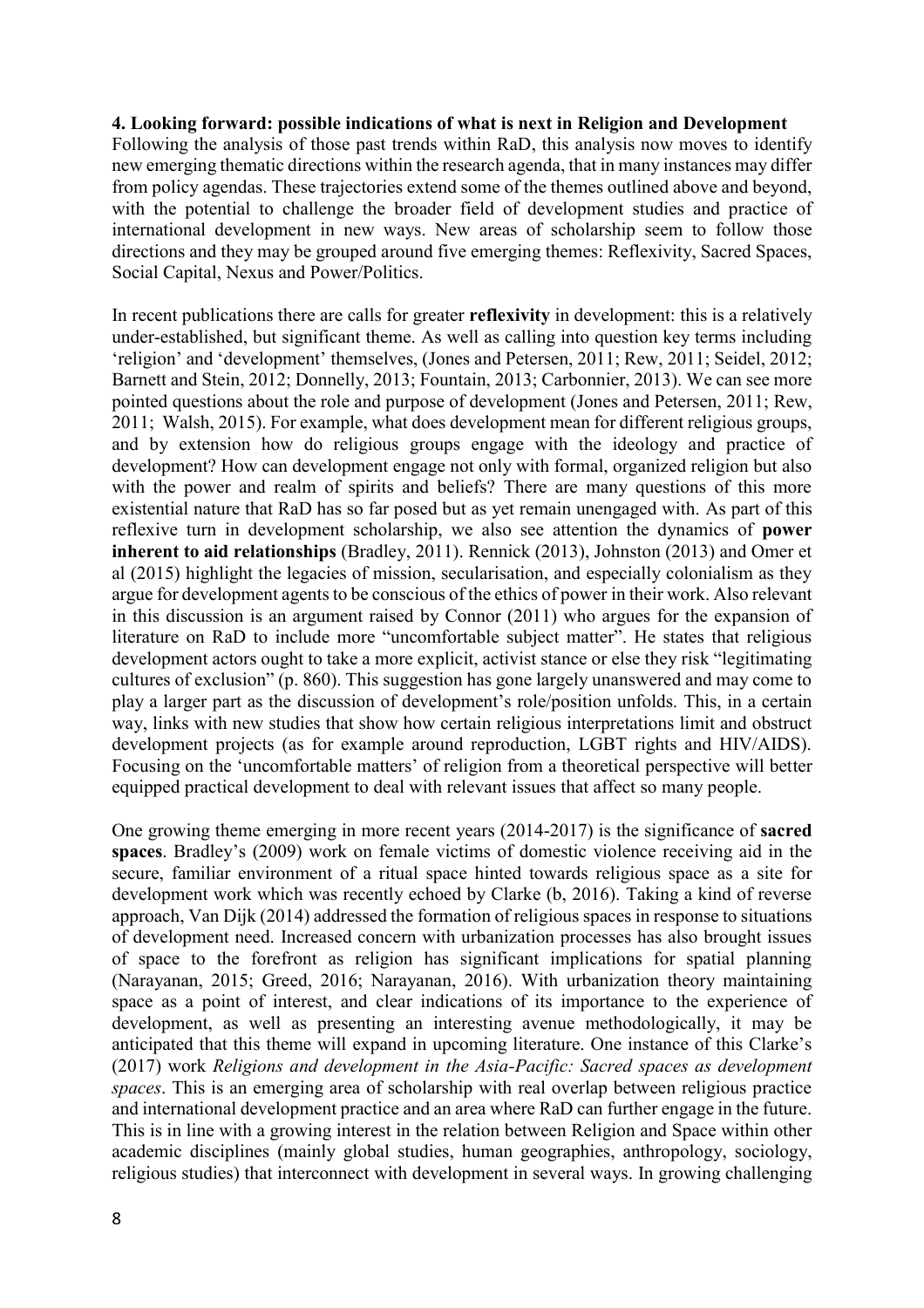environments due to the growth of population, movements of people, changes in climate and over expansion of urban contexts, religious spaces acquire an even more particular value of continuation and protection in hostile changing contexts. All these are themes that will keep expanding in relation to the need to understand complex contexts in transformation.

Since 2014 we can discern a growing interest is the role of religion in the formation of '**social capital'**, defined by Butt as "features of social organization such as networks, norms, and social trust that facilitate coordination and cooperation for mutual benefit" (Butt, 2014, p.325). This is an area of concern also for Wheeler (2014) and Wilhelm (2014). In this new academic reflection, social capital seems to fit well within established conversations about how religion shapes sociality, how community culture can be shaped by religious identity with some public spheres becoming highly religionized (Dakson and Binns, 2012; Clarke, 2013; Bompani and Brown, 2014) and how this then affects the reception of development efforts (Clarke, 2016; Seyyed, 2016). Social capital may be a new concept within the RaD literature, but obviously not in development studies and international development where the concept has gained much traction but it still partly remains a loose and somewhat vague concept. Social capital is an important concept within development studies but in many instances it remains poorly theorized or understood (other than as something that should be improved or built) and the study of religion as a driver or hindrance of the production of social capital in different contexts can go some way to making our understanding of social capital in development studies tangible and empirically grounded.

A special issue of the *Canadian Journal for Development Studies* (Gordon, 2013; Zaag, 2013) raised the importance of understanding how development work shapes religious beliefs and practice as previous emphasis has been on how religion (generally dichotomously) enables or impedes development. This appears to be taken up within the **'nexus' or interactional trend** and is likely to endure in future scholarship. As we have already discussed, in the past five years the literature has shown a shift towards a more holistic, transformational idea of development of which religion is said to be a key dimension (DfID, 2012; Ager, Abebe & Ager, 2014; Lokesh, 2014; Karam, 2014; Walsh, 2015). In 2015 we see the term 'nexus' presented by Narayanan (2015) used to describe this. Narayanan's (2016) introduction to the special issue 'Special issue on Religion, Sustainable Development and Policy: Principles to Practice' in *Development in Practice* identifies five foci in this nexus: urbanization and spatial equality; gender justice; environment and human/animal tensions; economic growth; and postsecularity and governance. It is suggested that these foci ought to be unpacked using an interdisciplinary approach focused on religion which appreciates their interconnected nature and thus informs effective policy. These five themes, dominant within broader concerns regarding international development can frame and can be enriched by future works in RaD.

There is a growing literature looking to the **power religious groups have over political forces** (and this is different from the kind of influence that Religion had on democratization in the 90s in Africa according to Gifford's work, 1995). Religious frameworks can provide a basis on which to evaluate, critique or support a given government and national policies, and religious groups may be powerful enough in size and cohesion to pose significant challenge. Where one form of religion is dominant in institutions, media etc., the public sphere may be strongly religionized, swaying government practice. Faith based actors, then, can be powerful agents for political change (Banchoff, 2008; Swart, 2010; Zalanga, 2010; Johnston, 2013; Van Klinken, 2015; Bompani and Brown 2014; Bompani and Valois 2018). Those publications ultimately and collectively challenge another overriding assumption, that is: development can be neutral, aloof from politics and power, and perhaps pushes us a bit further in reflecting on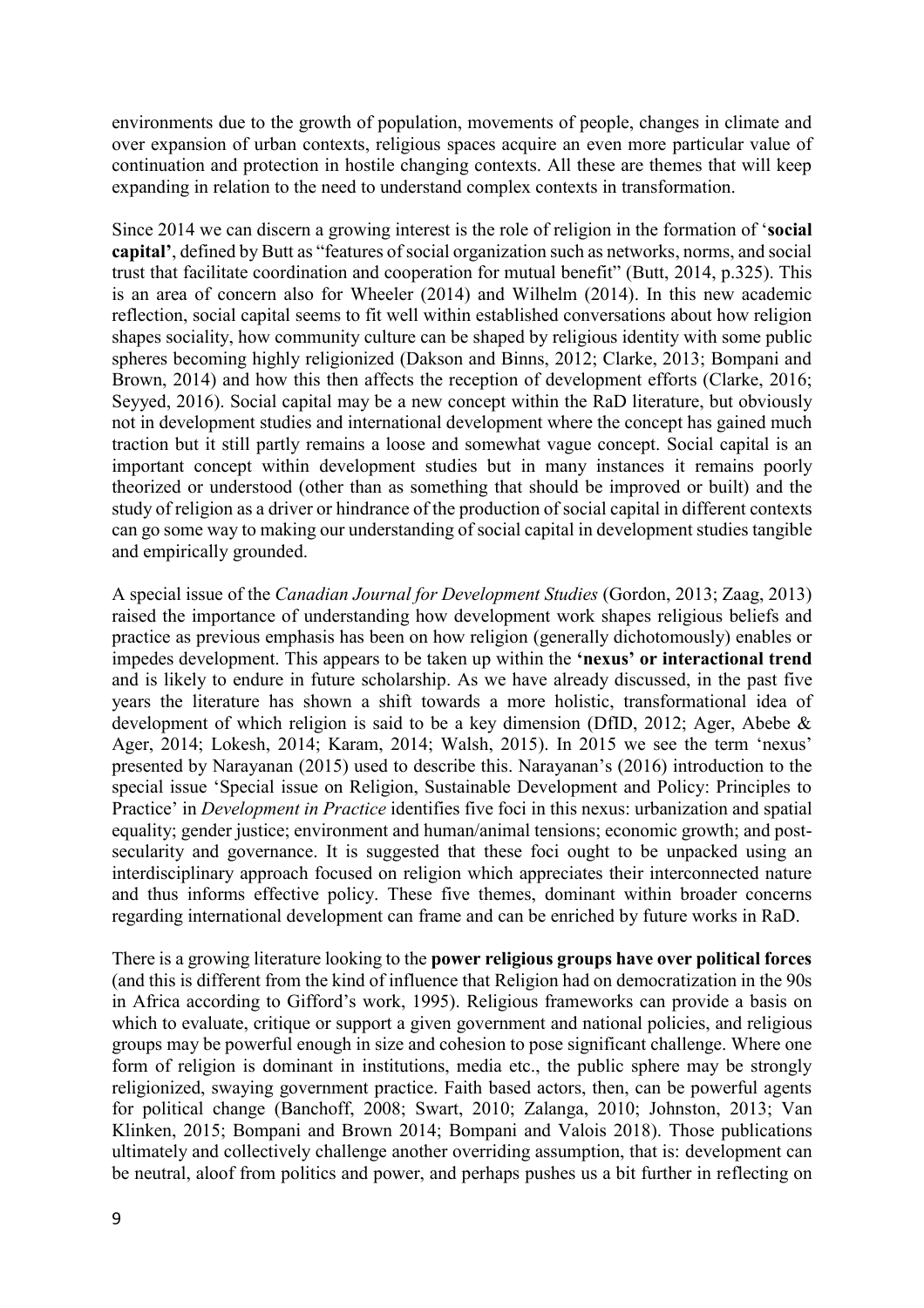whether religion itself can be distanced from highly politicized endeavors. Although development studies and international development posed the possibility of political neutrality with Right-based Approaches in the 90s and more recently with their interactions with Conflict and Peace Resolution studies, the neutrality assumption has not yet been systematically challenged. Development studies and its constituent disciplines should therefore reconsider one of the assumptions upon which they are, historically at least, often based: development and progress is neutral and that therefore religious actors will also use these ideas in a-political standardized unified way.

#### **6. Conclusion**

An analysis of religion and development as a sub-discipline also allows us to reflect on religion in relation to the bigger framework of development studies from different home disciplines – religious studies, anthropology, politics, human geography – and not only from the starting point of development scholarship. In this way, it seems possible to trace a parallel between the emergence of RaD and the past emergence of development studies, as an academic discipline – in the beginning primarily focused around economic development - that was established alongside the emergence of the post-World War 2 international development sector.

Initially development studies emerged in support of the international development sector, generating relatively unproblematic data that was deemed necessary for development to happen. This then turned to a critique of international development in the late 60s and 70s as many of the promises, hopes and aspirations of international development began to fail – we can witness a turn towards scholarly debates on appropriate development, bottom up development, participation etc. as new conceptualisations that can develop more nuanced, context- and culture-bound understandings of the realities of both underdevelopment and development. These new and more critical conceptualisations drew more disciplines into the mix, political science, sociology and ethnography amongst others creating fertile conversations across and beyond disciplines and re-framing how we thought about development.

It seems that RaD in a way mirrors this path, in a much-accelerated way over a decade as opposed to several decades, moving from an impulse to capture and quantify religion towards understanding the complex relationships between religion and development in new and fruitful – and critical- ways. It is equally important to understand the rise of RaD within the broader intellectual moment in which it emerged - the era of post-development thinking; an era that called for alternative and multiple viewpoints and belief systems that challenged monolithic interpretations of what constituted 'progress' and 'development' (Escobar, 1995) and which subsequently enabled different organisations and actors to generate their own perspectives of development and in turn to provide alternative ways of intervening, delivering services and organising politics and social relationships in given communities (Sen, 1999).

RaD, therefore, had the tricky task of establishing itself as a sub-discipline that engaged with, contributed to, but perhaps also worked at times in contraposition to more mainstream development studies thought and international development practice. In the 1990s there were obvious synergies with post-development thinking and spaces where it became possible to engage with religion, but this had not yet led to the inclusion of religion.

There were also challenges in reaching beyond the mechanistic idea that engaging with religion (especially via FBOs) could provide an avenue to allow international development to deal with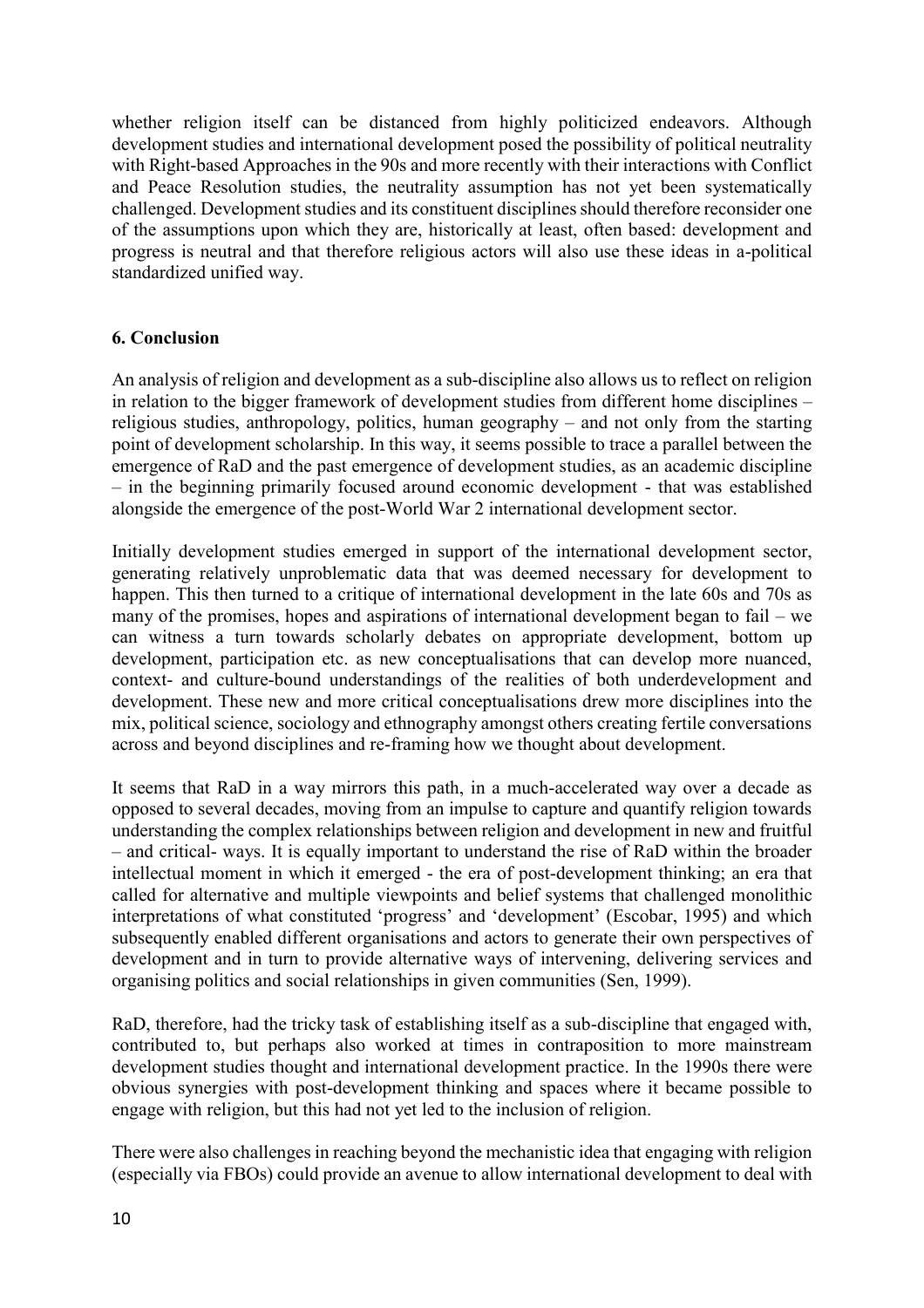post-development critiques. This generated a flux of interest and funding that had quite a negative impact on some religious organisations in the Global South, especially of a small scale, that were suddenly expected to function – and speak the jargon – of mainstream development organisations. These organisations were expected to function without the influence of religion and 'behave' as secular organisations discrediting their own nature – an object lesson in the appropriation of the religious by the secular.

These early problematic engagements with religion by international development, as opposed to active avoidance, mirror the emergence of RaD. For a long time religion was not a topic of concern within development studies, the early emergence of literature on RaD was low key and it took some time to gain mainstream acceptance within development studies. However, RaD has now gained traction and some acceptance. Its materiality and applicability in the field provides an important lesson to anyone interested in broader issues within development studies. Thus, we can see the emergence of RaD as a field of study that initially highlighted, recognized and quantified religion in a 'not-too critical' way, but then turned towards nuanced contextualizations and critical reflections that further challenged and pushed broader development thinking and practice.

This is an incredibly exciting moment to be involved in the study of religion and development, as it develops across and between disciplines and as it challenges and prompts us to think critically about fundamental issues of development, of faith, and of modernity. And of course, of what the discipline actually is and should be.

#### **Acknowledgments**

The author is extremely grateful to Emma Teale, PhD student in Social Anthropology at the University of Edinburgh, who worked as research assistant between June and August 2016, and again between August and September 2017 and helped to collect and code the material for this article. Furthermore, the author would like to acknowledge the generous support provided by the Main Library at the University of Edinburgh, which offered technical support for mapping sources and synthetized them into graphs and tables that were utilized for organizing the material and writing-up of this article.

#### **References**

Amenga-Etego, R.M., 2011. *Mending the broken pieces: indigenous religion and sustainable rural development in northern Ghana*, Trenton, N.J. ; London: Africa World Press.

Al-Jabri, A., 2009. *Democracy, human rights and law in Islamic thought*. London: IB Tauris.

Ager, J., Abebe, B. and Ager, A., 2014. Mental Health and Psychosocial Support in Humanitarian Emergencies in Africa: Challenges and Opportunities for Engaging With the Faith Sector. *The Review of Faith & International Affairs*, 12(1), 72–83.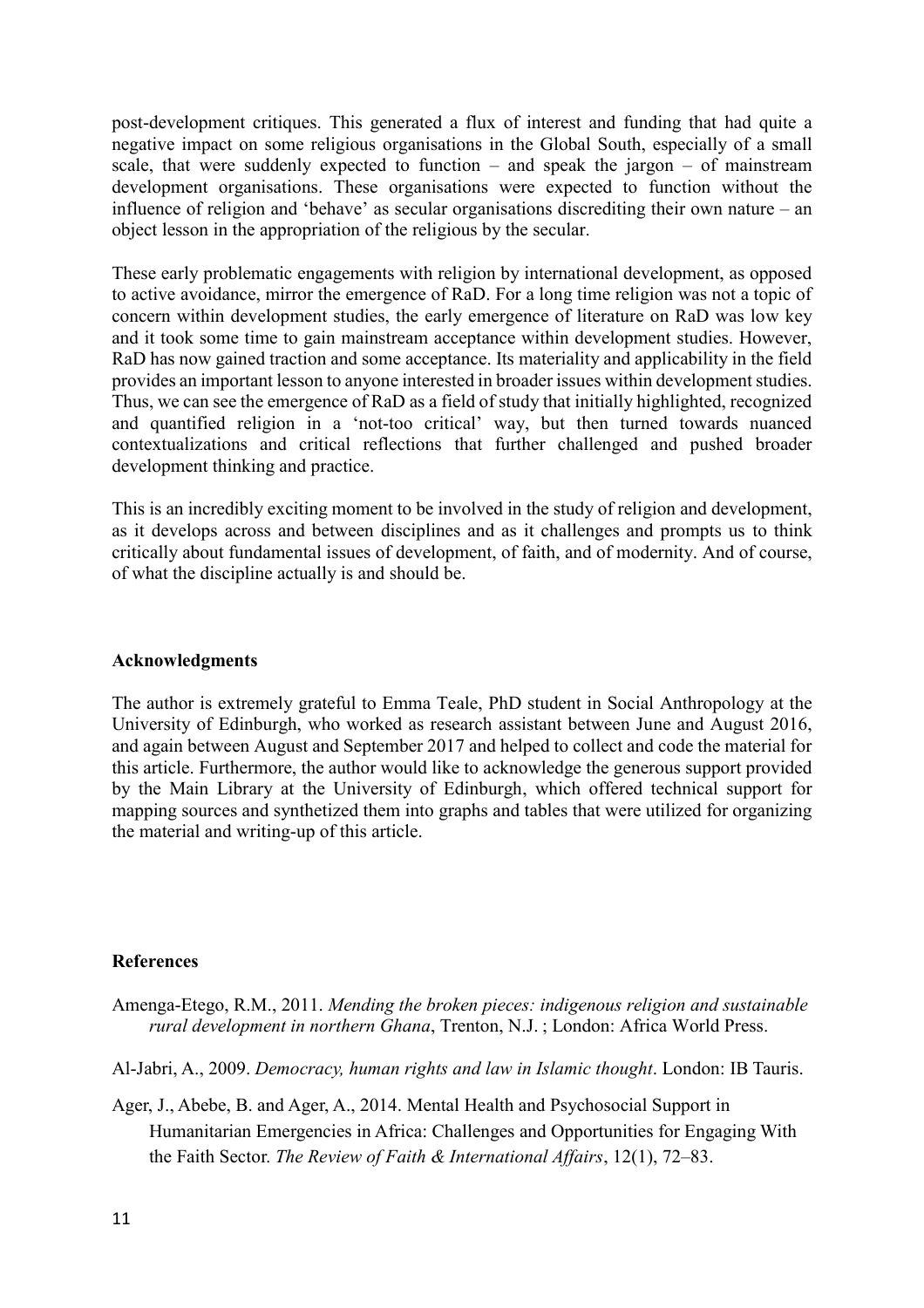- Ager, A. and Ager J, A., 2015. *Faith, secularism and humanitarian engagement: Finding the place of religion in the support of displaced communities*, London: Palgrave Macmillan.
- Ager, J., Fiddian-Qasmiyeh, E. and Ager, A., 2015. Local faith communities and the promotion of resilience in contexts of humanitarian crisis. *Journal of Refugee Studies*, 28(2), 202–221.
- Al-Nasser, H., 2015. Religion and the Sustainable Development Goals. *Dialogue & alliance: journal of the International Religious Foundation, Inc.*, 29(1).
- Agbiboa, A., 2013. The Nigerian burden: religious identity, conflict and the current terrorism of Boko Haram. *Journal of conflict, security and development*, 13(1), 1–29.
- Auza, H.E.A.B. and Nuncio, A., 2015. Religion and the Sustainable Development Goals. *Dialogue & Alliance*, 29(1), 10–13.
- Balogun, A.S., 2010. Islamic perspectives on HIV/AIDS and antiretroviral treatment: the case of Nigeria. *Special Issue: Religion and antiretroviral therapy.*, 9(4), 459–466.
- Bompani, B. and Frahm-Arp, M., 2010. *Development and politics from below*, Basingstoke; New York: Palgrave Macmillan.

Bompani, B. 2014. Beyond disciplinarity: reflections on the study of religion in international development. *Journal of Religion and Theology*, 21, 309-333.

- Bompani, B. and Brown, S.T., 2015. A "religious revolution"? Print media, sexuality, and religious discourse in Uganda. *Journal of Eastern African Studies*, 9(1), 110–126.
- Bompani, B. and Valois, C. (eds) (2018). *Christian citizens and the Moral Regeneration of the African State.* London: Routledge.
- Bradley, T., 2006. *Challenging the NGOs: women, religion and Western dialogues in India*, London: International Library of Human Geography.
- Bradley, T., 2009. Physical religious spaces in the lives of Rajasthani village women: ethnographic study and practice of religion in development. *Journal of human development*, 10(1), 43-61.
- Bradley, T., 2011. *Religion and gender in the developing world: faith-based organizations and feminism in India*, London: Tauris.
- Balchin, C., 2011. Religion and development: a practitioner's perspective on instrumentalism. *IDS Bulletin*, 42(1), 15–20.
- Barnett, M. and Stein, J., 2012. *Sacred aid: faith and humanitarianism*, Oxford: Oxford University Press.
- Banchoff, T., 2008. *Religious pluralism, globalization and world politics*, Oxford University Press.
- Butt, A.I., 2014. A Theoretical Framework for Engaging with Religion in Development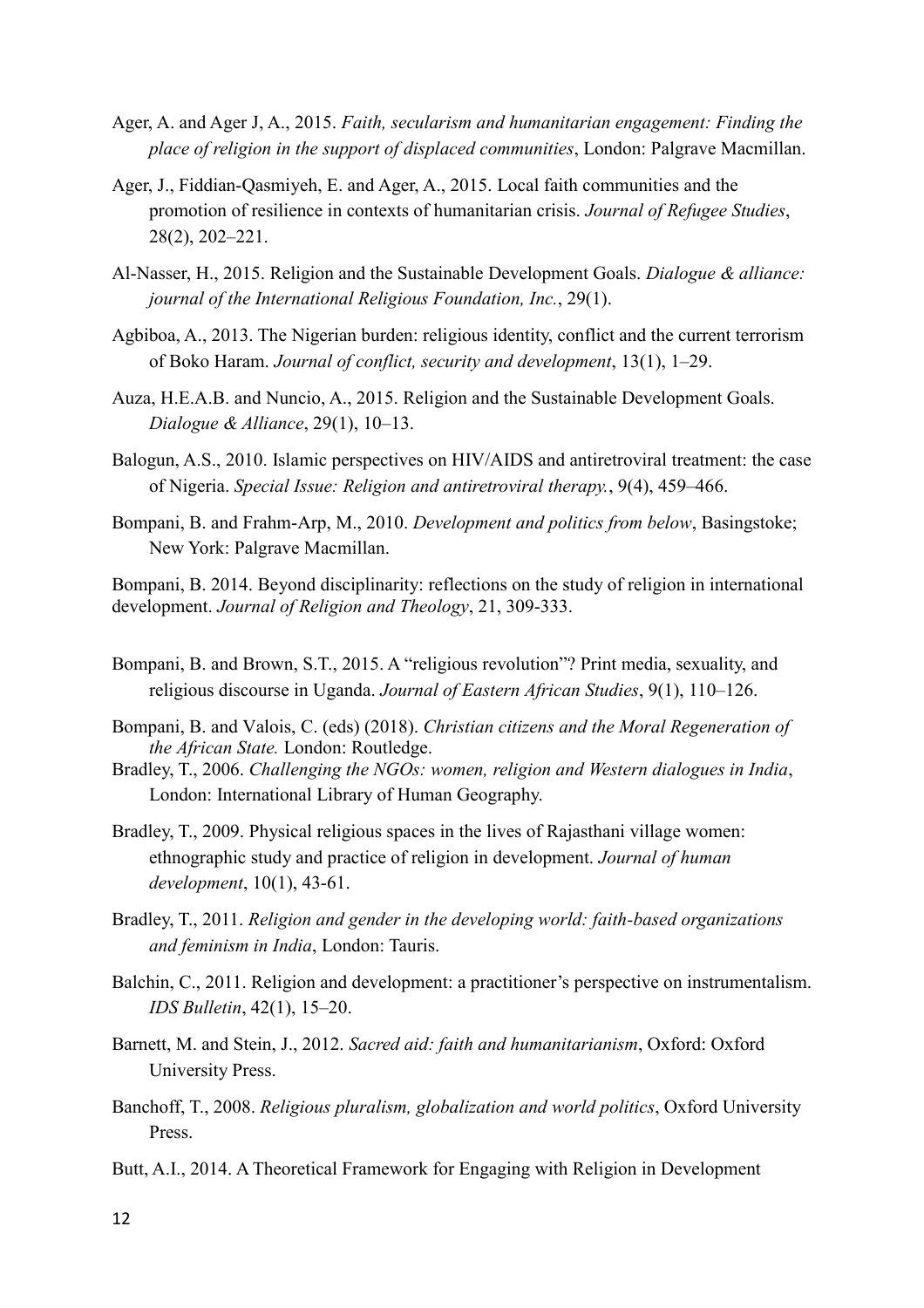Projects. *Journal of Developing Societies*, 30(3), 323–341.

Benthall, J., 2006. Islamic Aid in a North Malian Enclave. *Anthropology Today*, 22(4), 19– 21.

- Benedetti, C., 2006. Islamic and Christian Inspired Relief NGOs: Between tactical collaboration and strategic diffidence? *Journal of International Development*, 96(1), 10– 14.
- Brie, M. et al., 2015. The Effects of Religion on Development Efforts: Evidence from the Microfinance Industry and a Research Agenda. *World Development*, 31(15), 823–828.
- Casanova, J., 2006. Rethinking Secularization. A Global Comparative Perspective. *Hedgehog Review*, 8(1-2), 7–22.

Casanova, J. and Phillips, A., 2009. A debate on the public role of religion and its social and gender implications. In *Gender and development programme*. Geneva: United Nations Research Institute for Social Development.

- Chan, S., 2010. Alternative institutional arrangements for human development. *Development: journal of the society for international development*, 53(1).
- Clarke, G., 2006. Faith Matters: faith based organsiations, civil society and international development. *Journal of International Development*, 96(1), 10–14.
- Clarke, G. and Jennings, M., 2008. *Development, civil society and faith-based organisations: bridging the sacred and the secular*, New York: Palgrave Macmillan.
- Cox, M., Villamayor-Tomas, S. and Hartberg, Y., 2014. The Role of Religion in Communitybased Natural Resource Management. *World Development*, 54, 46–55.
- Clarke, M., 2016 (a). Points of Equilibrium: Religious Beliefs and Economic Development Policy. *Sustainable Development*, 24(3), 181–189.
- Clarke, M., 2016 (b). *Religion and Development in the Asia-Pacific.*, Taylor and Francis.
- Clarke, M. and Tittensor, D., 2014. *Islam and development: exploring the invisible aid economy*, Surrey: Ashgate.
- Clarke, G., 2013. Religion and development : challenges for donors and for faith groups. *Faith in civil society : religious actors as drivers of change*.Uppsala: Uppsala University.
- Clarke, M. and Ware, V., 2015. Understanding faith-based organizations: how FBOs are contrasted with NGOs in international development literature. *Progress in Development Studies*, 15(1), 37–48.
- Cochrane, L. and Nawab, S., 2012. Islam and development practice: HIV / AIDS in South Africa. *Development in Practice*, 22(5-6), 875–882.
- Carbonnier, G., 2013. *International development policy religion and development*,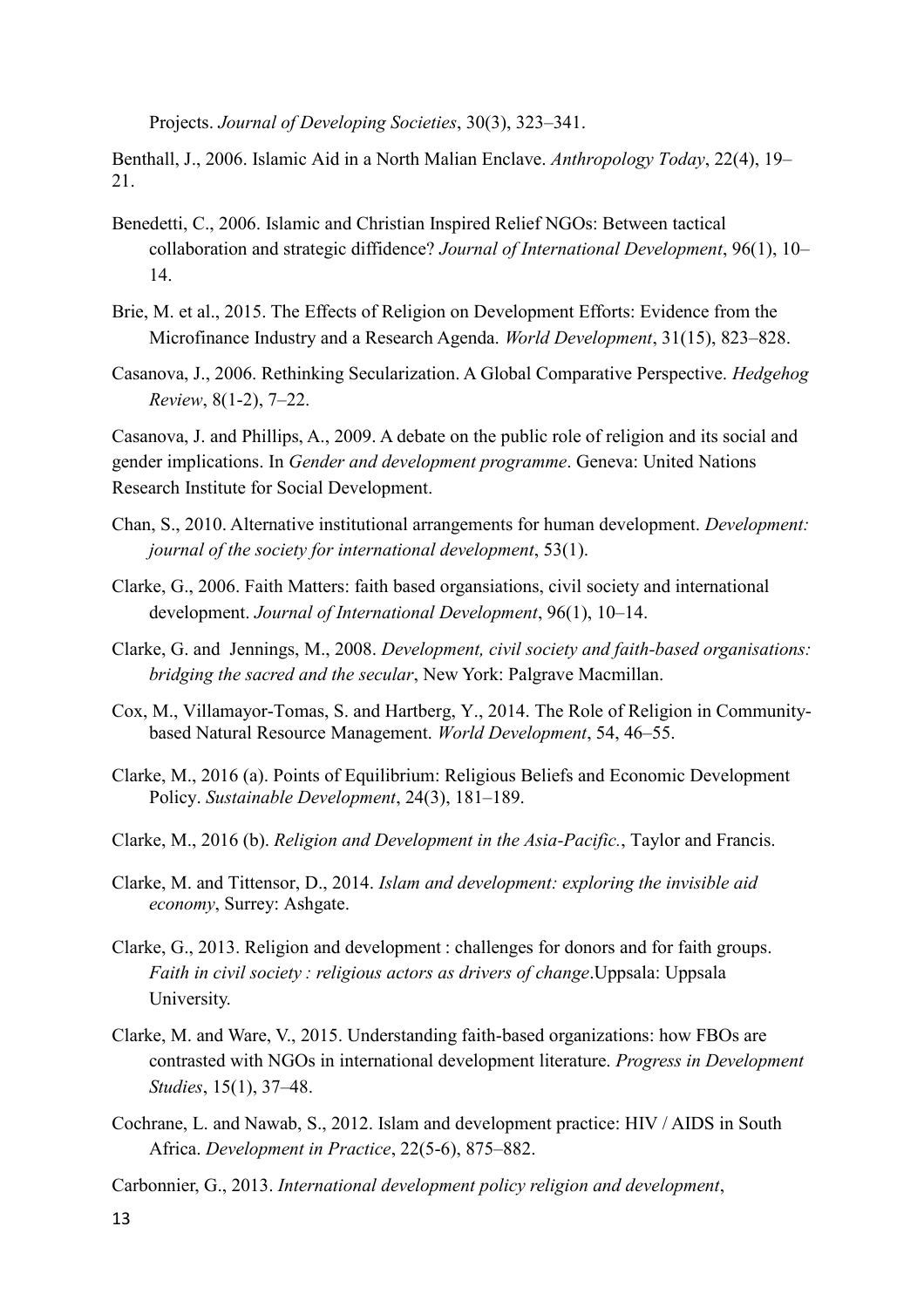Houndmills Basingstoke Hampshire; New York: Palgrave Macmillan.

- Connor, J., 2011. Development for Whom? homosexuality and faith-based development in Zimbabwe. *Development in Practice*, 21(6), 860–869.
- Clarke, M., 2016. Points of Equilibrium: Religious Beliefs and Economic Development Policy. *Sustainable Development*, 24(3), 181–189.
- Deneulin, S. and Rakodi, C., 2011. Revisiting religion: Development studies thirty years on. *World Development*, 39(1), 45–54.

Deneulin, S. and Bano, M., 2009. *Religion in development: rewriting the secular script*, London; New York: Zed Books.

- De Cordier, B., 2009. The "Humanitarian Frontline", Development and Relief, and Religion: what context, which threats and which opportunities? *Third World Quarterly*, 30(4), 663–684.
- DfID, 2012. *Faith Partnership Principles. Working effectively with faith groups to fight global poverty*.
- De Kadt, E., 2009. Should God play a role in development. *Journal of international development*, 21(6), 781-786.
- Donnelly, G., 2013. Reading the "Signs of the Times": "Centering" Religion and Development. *Canadian Journal of Development Studies/Revue canadienne d'études du développement*, 34(2), 189–202.
- Daskon, C. and Binns, T., 2012. Practising Buddhism in a development context: Sri Lanka's Sarvódaya movement. *Development in Practice*, 22(5-6), 867–874.

Escobar, A. 1995. *Encountering Development. The Making and Unmaking of the Third World.* Princeton: Princeton University*.*

- Facchini, F., 2010. Religion, law and development: Islam and Christianity-Why is it in Occident and not in the Orient that man invented the institutions of freedom? *European Journal of Law and Economics*, 29(1), 103–129.
- Fountain, P., 2013. *The Myth of Religious NGOs: Development Studies and the Return of Religion*, Palgrave Macmillan UK.
- Ferris, E., 2011. Faith and humanitarianism: It's complicated. *Journal of Refugee Studies*, 24(3), 606–625.
- Freeman, D., 2012. *Pentecostalism and development. Churches, FBOs and Social Change in Africa*, Palgrave Macmillan.
- Goodhand, J., Korf, B. and Klem, B., 2009. Religion, conflict and boundary politics in Sri Lanka. *The European Journal of Development Research*, 21(5), 679-698.
- Gardner, G., 2006. *Inspiring progress: religions' contributions to sustainable development*,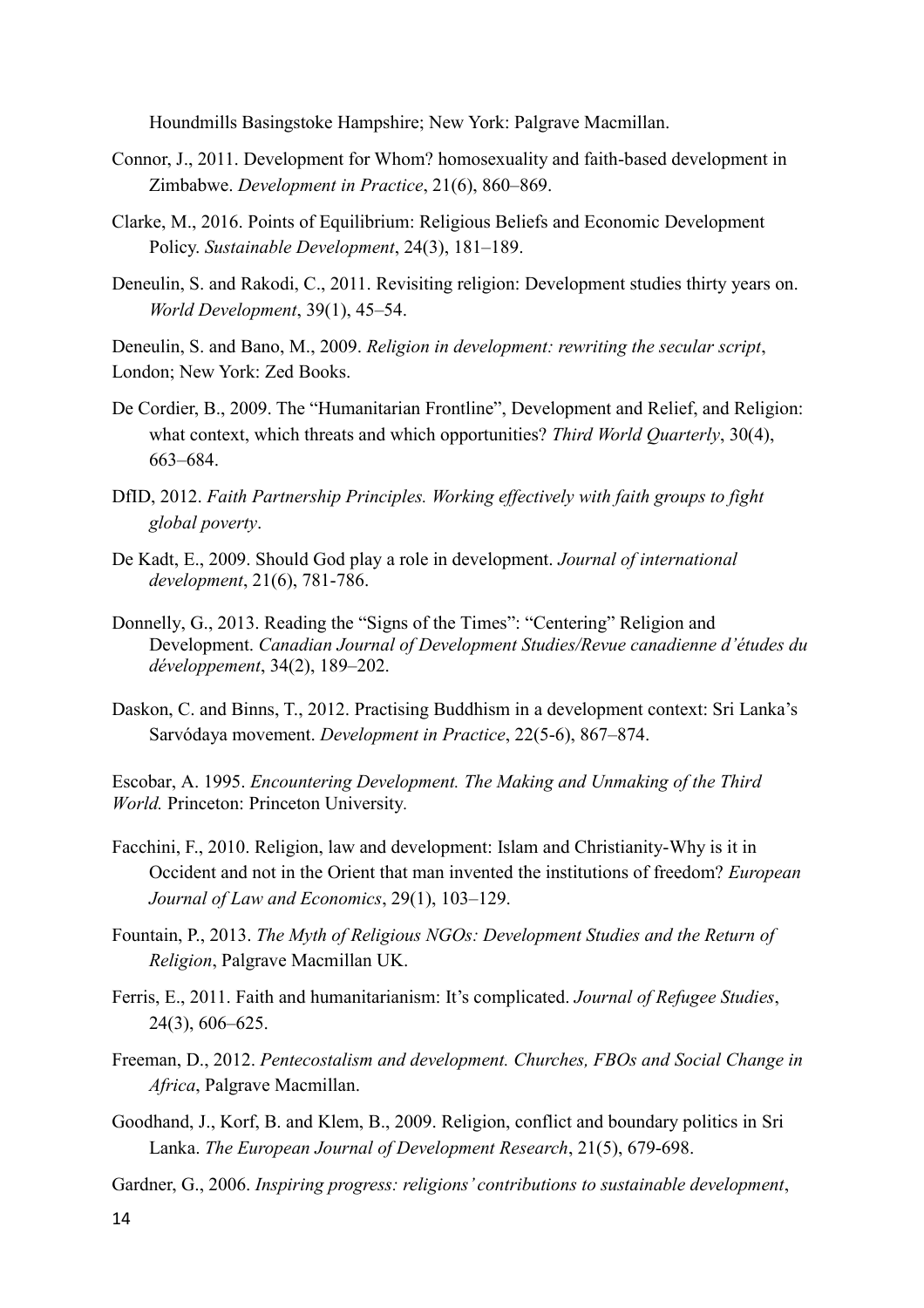New York: Watchworld books.

- Gordon, D., 2013. Religion, "race" and emerging middle classes in Salvador, Brazil. *Canadian Journal of Development*, 34(2), 221–235.
- Girma, M., 2012. *Understanding religion and social chage in Ethiopia: toward a hermeneutic of covenant*, New York: Palgrave Macmillan.

Gifford, P. 2015. *Christianity, Development and Modernity in Africa.* London: Hurst & Company.

- Greed, C., 2016. Religion and Sustainable Urban Planning: "If you can"t count it, or won't count it, it doesn't count'. *Sustainable Development*, 24(3), 154–162.
- Haynes, J., 2007. *Religion and Development: Conflict or Cooperation?* Basingstoke; New York: Palgrave Macmillan.
- Haynes, J., 2010. *Routledge handbook of religion and politics*, Abingdon: Routledge.
- Hibbard, S., 2010. *Religious politics and secular states: Egypt, India and the United States*, Cairo American University in Cairo Press/John Hopkins Press.
- Hopkins, A. and Patel, K., 2006. Reflecting on gender equality in Muslim contexts in Oxfam GB. *Gender and Development*, 14(July), 423–435.
- Hoodfar, H., 2007. Women, religion and the "Afghan education movement" in Iran. *Journal of Development Studies*, 43(2), 265-293.
- Hefferan, T. 2007. Finding Faith in Development. Religious non-governmental organiztions in Argentina and Zimbabwe. *Anthropological Quarterly*, 80(3), 887–896.
- Hefferan, T., Adkins, J. and Occhipinti, L., 2009. *Bridging the gaps: faith-based organizations, neoliberalism, and development in latin america and the caribbean*, Lanham, MD: Lexington Books.
- Hearn, A.H., 2008. *Cuba: religion, social capital, and development*, London: Duke University Press.
- Harper, M., 2008. *Development, divinity and dharma : the role of religion in development and microfinance institutions*, Rugby, Warwickshire: Practical Action Publishing.
- Hefferan, T., 2007. Finding Faith in Development: Religion Non-Governmental Organizations (NGOs) in Argentina and Zimbabwe. *Anthropological Quarterly*, 80(3), 887–896.
- Hershey, M., 2016. Understanding the effects of faith: a comparison of religious and secular HIV prevention NGOs in Kenya. *Journal of International Development*, 28, 161–176.
- James, R., 2009. What is Distinctive About FBOs? How Europeam FBOs define and operationalise their faith. *Praxis Paper*, (February), pp.1–22. Available at: [http://www.intrac.org/data/files/resources/482/Praxis-Paper-22-What-is-Distinctive-](http://www.intrac.org/data/files/resources/482/Praxis-Paper-22-What-is-Distinctive-About-FBOs.pdf)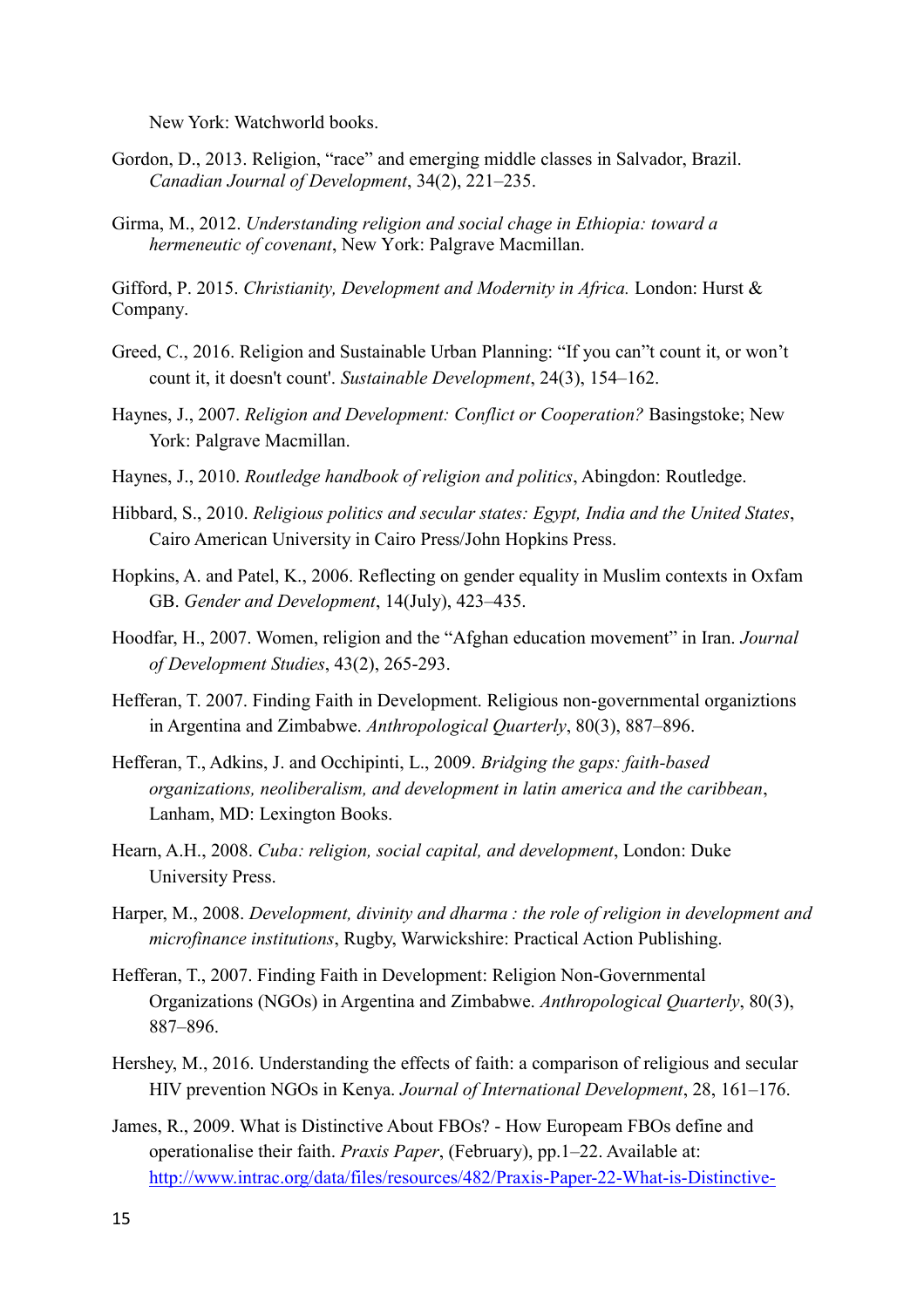[About-FBOs.pdf.](http://www.intrac.org/data/files/resources/482/Praxis-Paper-22-What-is-Distinctive-About-FBOs.pdf)

- Jennings, M., 2013. Common Counsel, Common Policy: Healthcare, Missions and the Rise of the "Voluntary Sector" in Colonial Tanzania. *Development and Change*, 44(4), 939– 963.
- Johnston, L.F., 2013. *Religion and sustainability social movements and the politics of the environment*, Sheffield;Bristol, CT : Equinox.
- Jones, B. and Petersen, M.J., 2011. Instrumental, Narrow, Normative? Reviewing Recent Work on Religion and Development. *Third World Quarterly*, 32(7), pp.1291–1306. Available at: http://www.tandfonline.com/doi/abs/10.1080/01436597.2011.596747.
- Kanyandago, P., 2011. Religion, development and insecurity: looking for root causes in an ambiguous relationship. *Exchange: Bulletin of Third World Christian Literature*, 40(3), 235–256.
- Karam, A., 2015. *Religion and Development Post-2015*, Available at: http://www.unfpa.org/sites/default/files/pub-pdf/DONOR-UN-FBO May 2014.pdf.
- Kirmani, N. and Zaidi, S., 2010. The Role of Faith in the Charity and Development Sector in Pakistan. Religions and Development Research Programme. *Development*, (February).
- Landmark, K., 2013. *Religion and development in a Norwegian context. A qualitative study of the identity of faith-based organizations and the relationship to their secular donor*. Det teologiske Menighetsfakultet, Oslo: Brage.

Laundriault-Dupont E. and Levy C. 2013. Et Dieu dans tout ça? Le développement dans l'espace public syncrétique et multichrétien au Brésil. *Canadian Journal of Development Studies,* 34(2), 203-220.

- Lemvik, B., 2013. *Religion and development in the EELC. Exploring religious influence and the relationship between religion and development in the PLS-project, Cameroon*. Det teologiske Menighetsfakultet, Oslo: Brage.
- Levy, C., 2013. Bringing Religion into Development Studies: An Introduction. *Canadian Journal of Development Studies/Revue canadienne d'études du développement*, 34(2), 153–157. Available at: [http://www.tandfonline.com/doi/abs/10.1080/02255189.2013.803460.](http://www.tandfonline.com/doi/abs/10.1080/02255189.2013.803460)
- Levy, C., 2013. Special Issue: Religion and International Development. *Canadian Journal of Development Studies*, 34(2), 153–347.

Lokesh, M.L., 2014. Religion and human development. *Dialogue & Alliance*, 28(2). Available at:

http://web.a.ebscohost.com.ezproxy.is.ed.ac.uk/ehost/detail/detail?sid=6f4d8e61-c2b8-48fb-a190-

f4769417ec1d%40sessionmgr4008&vid=0&hid=4112&bdata=JnNpdGU9ZWhvc3QtbG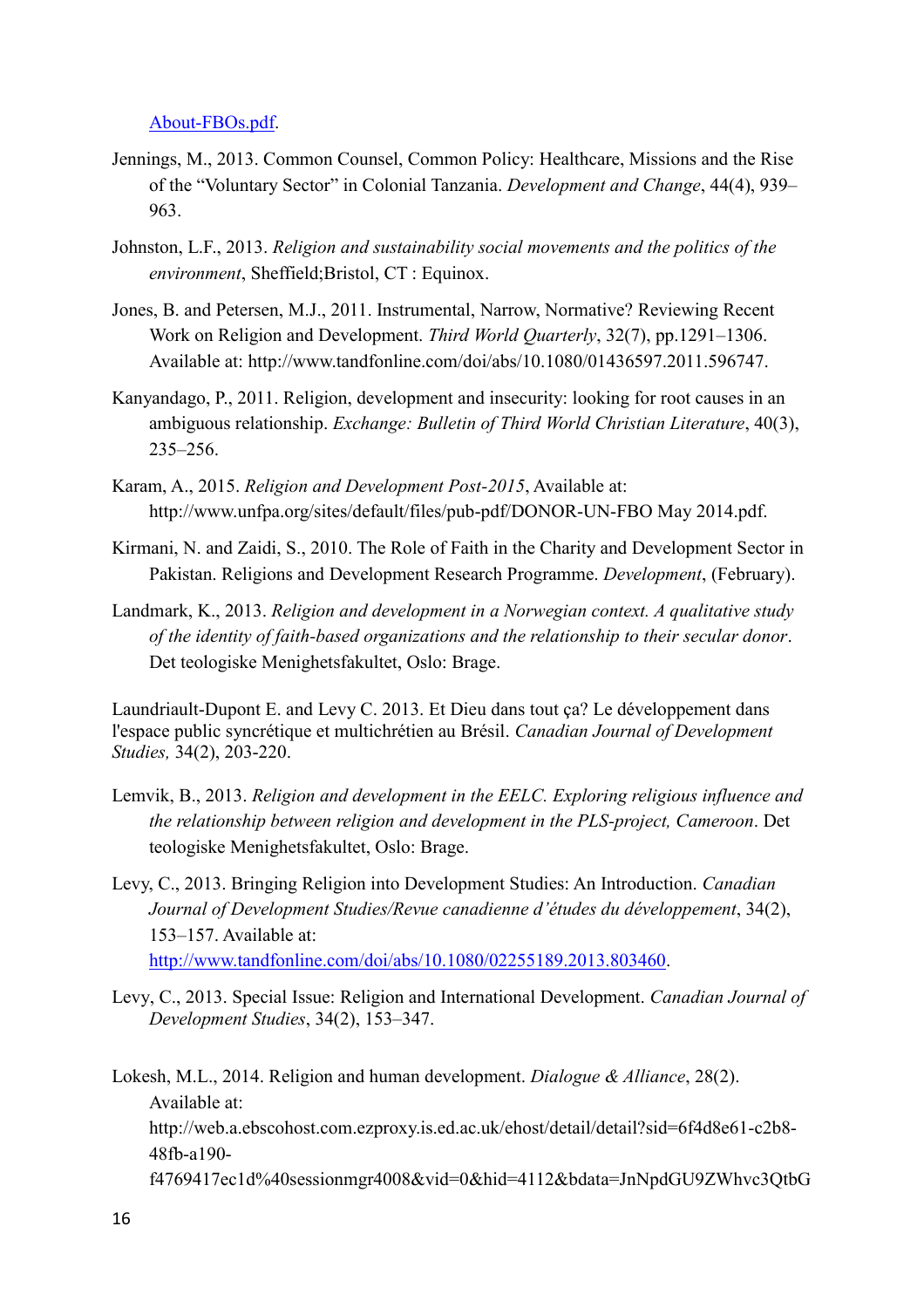l2ZQ%3d%3d#AN=ATLAn3768788&db=rfh.

Lokesh, M.L., 2014. Religion and human development. *Dialogue & Alliance*, 28(2).

Lunn, J., 2009. The Role of Religion, Spirituality and Faith in Development: a critical theory approach. *Third World Quarterly*, 30(5), 937–951.

Mesbahuddin, T., 2010. Religion in Development: An Islamic Model Emerging in Bangladesh. *Journal of South Asian Development*, 5(2), 221–241.

- Maharaj, B. et al, 2008. Religion and Developemnt. In *Giving & Solidarity*. Capetown: HSRC Press, 332. Available at: http://ccs.ukzn.ac.za/files/Habib Maharaj Giving and Solidarity - Entire eBook[1].pdf#page=159.
- Moret, E., 2008. Afro-Cuban religion, ethnobotany and healthcare in the context of global political and economic change. *Bulletin of Latin American Research*, 27(3).
- Marshall, M. and Taylor, N., 2006. Tackling HIV and AIDS with faith-based communities: learning from attitudes on gender relations and sexual rights within local evangelical churches in Burkina Faso, Zimbabwe, and South Africa. *Gender & Development*, 14(3), 363–374.
- McCleary, R., 2008. Religion and economic development. *Policy Review*, 148.

Marshall, K., 2015. Religion, Politics, and Economic Development: Synergies and Disconnects. Lancaster C. and van de Walle N. *The Oxford Handbook of Politics and Development.* Oxford: Oxford University Press.

- Mcginnis, M.D., 2006. Proselytism Games and Humanitarian Aid. Paper presented at the North American Meeting of the Peace Science Society (International), Columbus, Ohio, November 10-12.
- Mee, W., 2016. The Social Lives of Gender and Religion: Implications for Development Policy. *Sustainable Development*, 24(3), 163–171. Available at: http://doi.wiley.com/10.1002/sd.1618.
- Nolte, I., Danjibo, N. and Oladeji, A., 2009. Religion, Politics and Governance in Nigeria with. Religions and Development Research Programme. Working paper.
- Narayanan, Y., 2015. *Religion, heritage and the sustainable city: Hinduism and urbanisation in Jaipur*,
- Narayanan, Y., 2016a. Religion, Sustainable Development and Policy: Principles to Practice. *Sustainable Development*, 24(3).
- Narayanan, Y., 2016b. Where are the Animals in Sustainable Development? Religion and the Case for Ethical Stewardship in Animal Husbandry. *Sustainable Development*, 24(3).
- Olson, E., 2008. Common Belief, Contested Meanings: Development and Faith-based organisational culture. *Tijdschrift voor economische en sociale geografie*, 99(4), pp.393– 405. Available at: http://doi.wiley.com/10.1111/j.1467-9663.2008.00481.x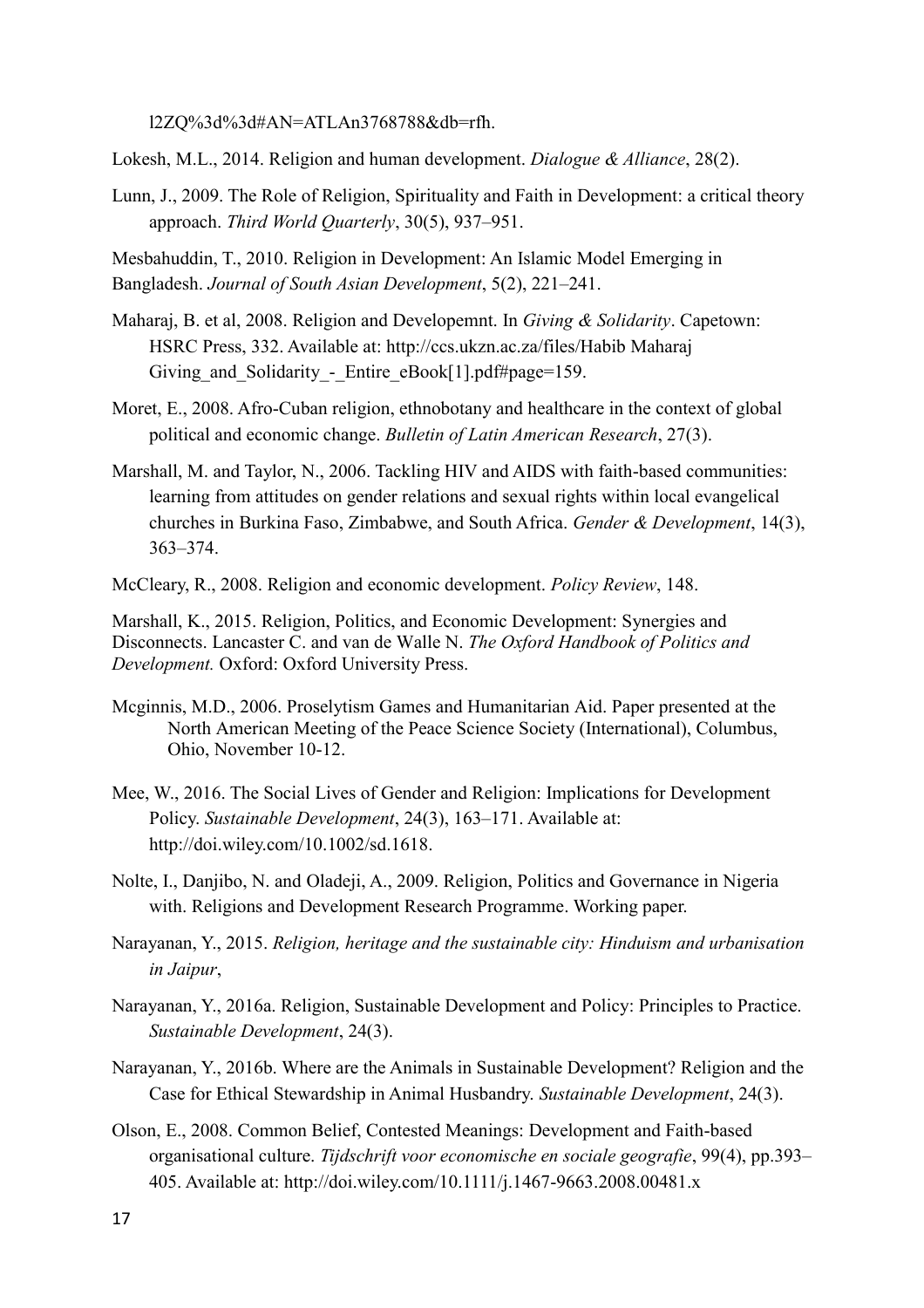Omer, A., Appleby, R.S. & Little, D., 2015. *The Oxford handbook of religion, conflict, and peacebuilding.*

- Parsitau, D.S., 2011. The role of faith and faith-based organizations among internally displaced persons in Kenya. *Journal of Refugee Studies*, 24(3), 493–512.
- Para-Mallam, O., 2006. Faith, gender and development agendas in Nigeria: conflicts, challenges and opportunities. *Gender and Development*, 14(3), 409–21.
- Petersen, J. M., 2012. Development in Practice NGOs Trajectories of transnational Muslim NGOs. *Development in Practice*, 22(5–6), 763–778.
- Rakodi, C., 2007. *Understanding the Roles of Religions in Development: The Approach of the RaD Programme*, Available at: http://epapers.bham.ac.uk/1494/1/Rakodi\_RAD\_2007.pdf.
- Rees, J., 2011. *Religion in international politics and development: the World Bank and faith institutions*, Cheltenham: Edward Elgar Publishing.
- Rennick, J.B., 2013. Is Religion a Force for Good?: Reformulating the Discourse on Religion and International Development. *Canadian Journal of Development Studies/Revue canadienne d'études du développement*, 34(2), 175–188.
- Reinikka, R. and Svensson, J., 2010. Working for God? Evidence From a Change in Financing of Nonprofit Health Care Providers in Uganda. *Journal of the European Economic Association*, 8(6), 1159–1178. Available at: http://www.jstor.org/stable/40961555.
- Rew, M., 2011. Religion and development I: Anthropology, Islam, transnationalism and emerging analyses of violence against women. *Progress in Development Studies*, 11(1), pp.69–76. Available at: http://pdj.sagepub.com/cgi/content/abstract/11/1/69.
- Sen A., 1999. *Development as Freedom.* Oxford: Oxford University Press.
- Suberu, R., 2009. Religion and institutions: federalism and the management of conflicts over Sharia in Nigeria. *Journal of International Development*, 21(4), 547-560.
- Swart, I., 2010. *Religion and social development in post-apartheid South Africa: perspectives for critical engagement*. Stellenbosch: SUN Press.
- Sterkens, C., Wijsen, F. and Machasin, M. (eds) 2009. *Religion, civil society and conflict in Indonesia*. Berlin: Lit Verlag.
- Shoko, T., 2011. Shona traditional religion and medical practices: methodological approaches to religious phenomena. *Africa development*, 36(2), 277–292.
- Skjortnes, M., 2014. Religion and Development. *Mission Studies*, 31(1). Available at: http://booksandjournals.brillonline.com/content/journals/10.1163/15733831-12341309 [Accessed August 8, 2016].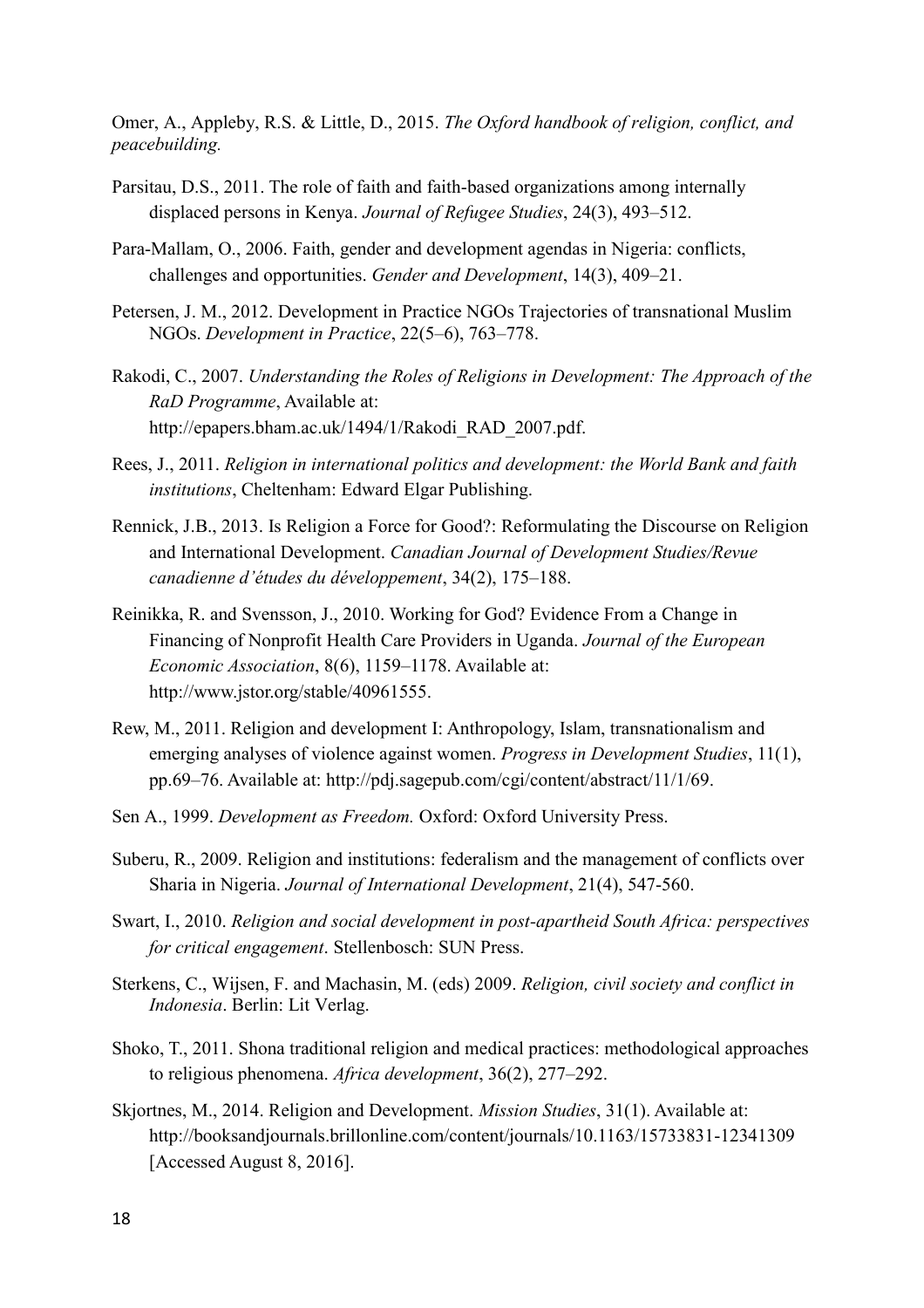- Seguino, S., 2011. Help or hindrance? Religion's impact on gender inequality in attitudes and outcomes. *World Development*, 39(8), 1308–1321. Available at: http://dx.doi.org/10.1016/j.worlddev.2010.12.004.
- Seidel, T., 2012. Development, Religion, and Modernity in Palestine-Israel. *CrossCurrents*, 62(4), pp.424–441. Available at: http://doi.wiley.com/10.1111/cros.12001.
- Seyyed, M., 2016. The role of religion in the development of communities: comparison of protestantism, Tokugawa and Islam. *Kom : casopis za religijske nauke*, 5(1), 37–55.
- ter Haar, G. and Ellis, S., 2006. The Role of Religion in Development: Towards a New Relationship between the European Union and Africa. *The European Journal of Development Research*, 18(3), 351–367.
- ter Harr, G., 2011. *Religion and Development: Ways of Transforming the World*, London: Columbia University Press.
- Tomalin, E., 2007. Sociology, Religion and Development: Literature Review. *Religion*. Available at: [http://www.birmingham.ac.uk/Documents/college-social](http://www.birmingham.ac.uk/Documents/college-social-sciences/government-society/rad/working-papers/wp-04.pdf)[sciences/government-society/rad/working-papers/wp-04.pdf.](http://www.birmingham.ac.uk/Documents/college-social-sciences/government-society/rad/working-papers/wp-04.pdf)
- Tomalin, E., 2009. Hinduism and international development: religions and development background paper*.* RAD Working Papers Series. Available at: <http://epapers.bham.ac.uk/1500/>
- Tomalin, E., 2012. Thinking about faith-based organisations in development: where have we got to and what next? *Development in Practice*, 22(5-6), 689–703.
- Tyndale, W., 2006. *Visions of Development: Faith-based Initiatives*. Aldershot: Ashgate.
- Tadros, M., 2011. Gender, rights and religion at the crossroads. *IDS Bulletin*, 42(1), 1–98.
- Tugal, C., 2012. Fight or aquiesce? : religion and political process in Turkey's and Egypt's neoliberalizations. *Development and Change*, 43(1), 23–51.
- van Klinken, A. & Chitado, E., 2015. *Public Religion and the Politics of Homosexuality in Africa*, Surry: Ashgate.
- Van Dijk, R. et al., 2014. *Religion and AIDS Treatment in Africa: Saving Souls, Prolonging Lives*, Farnham; Ashgate.
- Zaag, V.R., 2013. Canadian faith-based development NGOs and CIDA funding. *Canadian Journal of Development Studies*, 34(2), 321–247.
- Wilber C.K. and Jameson K. P. 1980. Religious values and social limits to development. *World*

*Development,* 8(7-8), 467-479.

Woodberry, R., 2008. Pentecostalism and economic development. *Markets, morals and religion*. New Brunswick, New Jersey: Transaction Publishers.